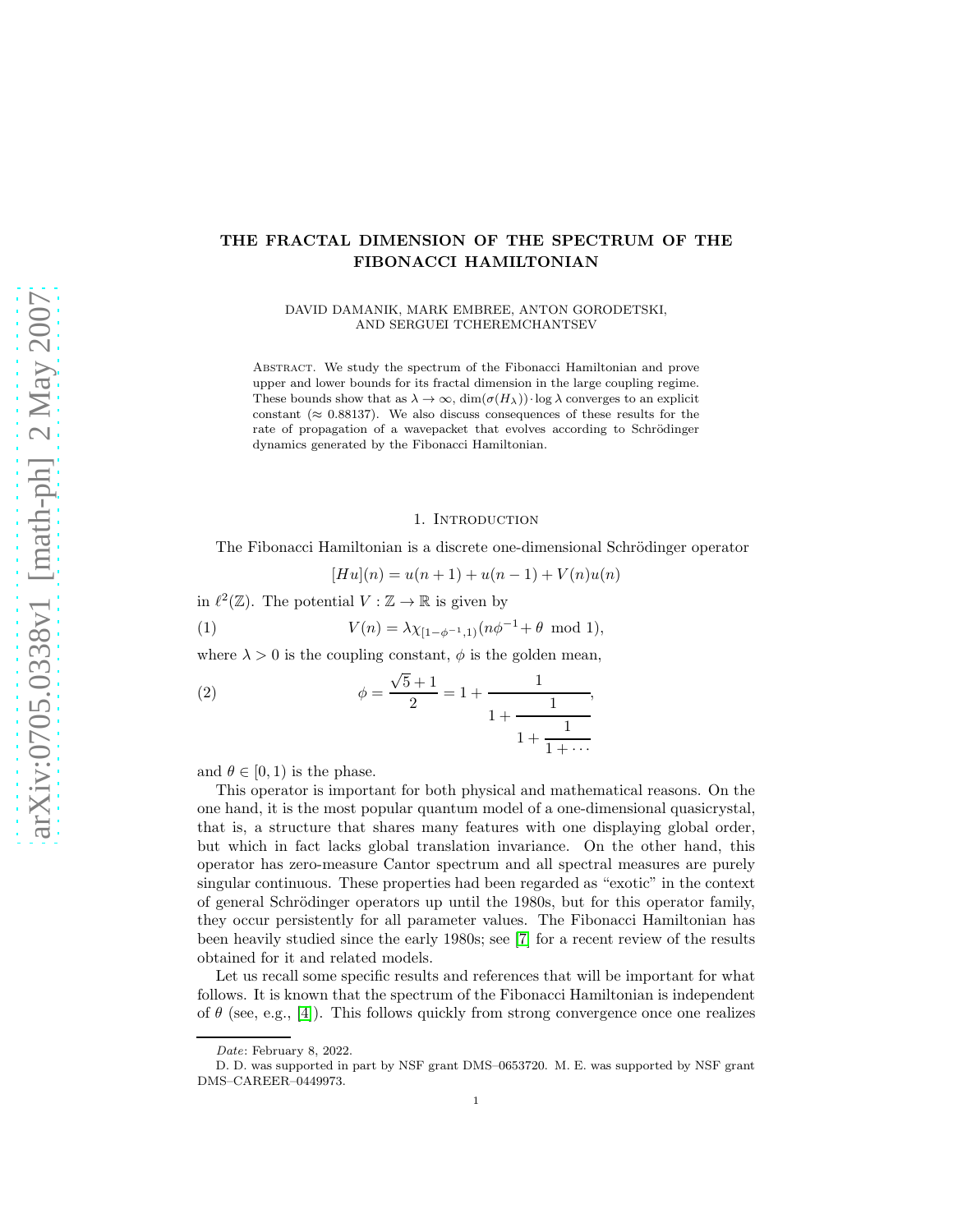that for each pair  $\theta$ ,  $\tilde{\theta}$ , there is a sequence  $n_k \to \infty$  such that  $\theta + n_k \phi^{-1}$  converges to  $\tilde{\theta}$  in  $\mathbb{R}/\mathbb{Z}$  "from the right." We denote this common spectrum by  $\Sigma_{\lambda}$ ,

<span id="page-1-1"></span> $\Sigma_{\lambda} = \sigma(H)$  for every  $\theta \in [0, 1)$ .

It is natural to study the spectrum as a set. As we shall see, such a study is also motivated by the consequences one can draw for the long-time behavior of the solution of the time-dependent Schrödinger equation.

It has been shown by Sütő that the spectrum always has zero Lebesgue measure [\[35\]](#page-22-0),

(3) 
$$
Leb(\Sigma_{\lambda}) = 0 \quad \text{for every } \lambda > 0.
$$

This immediately implies the absence of absolutely continuous spectrum for all parameter values.[1](#page-1-0) It was later seen that one also has the absence of point spectrum for all parameter values; see Sütő [\[34\]](#page-22-1), Hof-Knill-Simon [\[17\]](#page-21-2), and Kaminaga [\[21\]](#page-21-3) for partial results and Damanik-Lenz [\[9\]](#page-21-4) for the full result. Thus, the Fibonacci model exhibits purely singular continuous spectrum that is very rigid in the sense that it is not affected by a change of the defining parameters.

The result on zero measure spectrum, [\(3\)](#page-1-1), naturally leads one to ask about the dimension of this set. There are several popular ways to measure the fractal dimension of a nowhere dense subset of the real line.

Let us recall the definition of two of these dimensions. Suppose we are given a bounded and infinite set  $S \subseteq \mathbb{R}$ . A  $\delta$ -cover of S is a countable union of real intervals,  $\{I_m\}_{m>1}$ , such that each of these intervals has length bounded by  $\delta > 0$ . For  $\alpha \in [0,1]$ , let

$$
h^{\alpha}(S) = \lim_{\delta \to 0} \inf_{\delta \text{- covers}} \sum_{m \ge 1} |I_m|^{\alpha}.
$$

It is clear that the limit exists in  $[0, \infty]$ . Moreover, if  $h^{\alpha}(S) = 0$  for some  $\alpha$ , then  $h^{\alpha'}(S) = 0$  for every  $\alpha' > \alpha$ . Similarly, if  $h^{\alpha}(S) = \infty$  for some  $\alpha$ , then  $h^{\alpha'}(S) = \infty$ for every  $\alpha' < \alpha$ . Thus, the following quantity is well-defined:

$$
\dim_H(S) = \inf \{ \alpha : h^{\alpha}(S) < \infty \} = \sup \{ \alpha : h^{\alpha}(S) = \infty \}.
$$

The number  $\dim_H(S) \in [0, 1]$  is called the Hausdorff dimension of the set S.

A different way to measure the fractal dimension of  $S$  is via the box counting dimension. The lower box counting dimension is defined as follows:

$$
\dim_B^-(S) = \liminf_{\varepsilon \to 0} \frac{\log N_S(\varepsilon)}{\log 1/\varepsilon},
$$

where

$$
N_S(\varepsilon) = \#\{j\in\mathbb{Z}: [j\varepsilon,(j+1)\varepsilon)\cap S\neq \emptyset\}.
$$

The upper box counting dimension,  $\dim_B^+(S)$ , is defined similarly, with the lim inf replaced by a lim sup. When  $\dim_B^+(S)$  and  $\dim_B^-(S)$  are equal, we denote their common value by  $\dim_B(S)$  and call this number the box counting dimension of S. These dimensions are related by the inequalities

$$
\dim_H(S) \le \dim_B^-(S) \le \dim_B^+(S).
$$

In general, both inequalities may be strict; see, for example, [\[27,](#page-22-2) pp. 76–77].

<span id="page-1-0"></span><sup>&</sup>lt;sup>1</sup>Historically, these two properties were established in the reverse order. The methods used by Kotani [\[24\]](#page-21-5) in the proof of absence of absolutely continuous spectrum (for almost every  $\theta$ ) were the key to proving zero measure spectrum.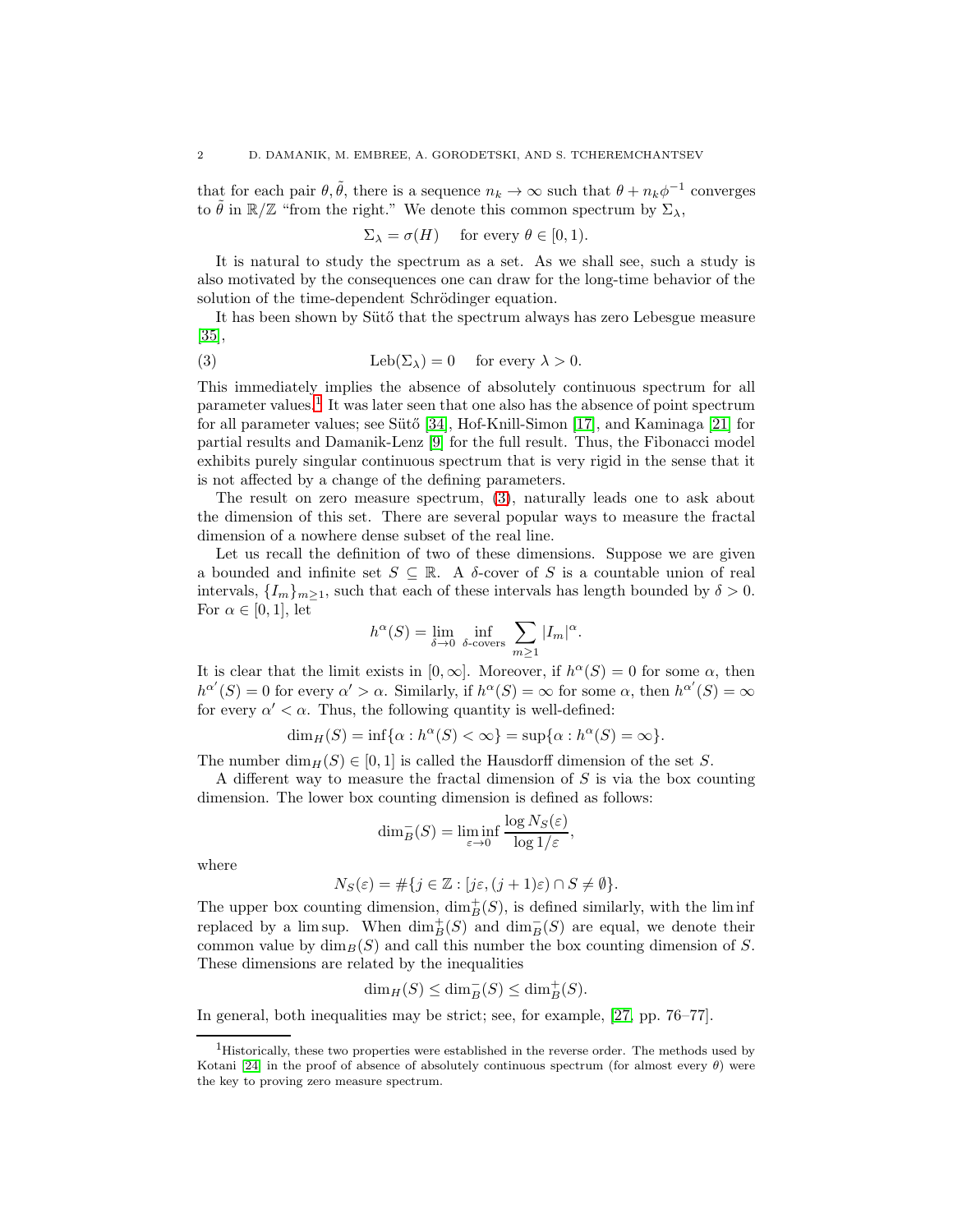The main goal of this paper is to study the fractal dimension of the spectrum of the Fibonacci Hamiltonian. The following result shows that for sufficiently large coupling, the dimensions just introduced coincide.

<span id="page-2-0"></span>**Theorem 1.** Suppose that  $\lambda \geq 16$ . Then the box counting dimension of  $\Sigma_{\lambda}$  exists and obeys

$$
\dim_B(\Sigma_\lambda) = \dim_H(\Sigma_\lambda).
$$

While this theorem has not appeared in print explicitly before, it does follow quickly from a combination of known results. We present the relevant facts in the appendix.

Theorem [1](#page-2-0) is useful because it will allow us to obtain precise asymptotics for the fractal dimension of  $\Sigma_{\lambda}$  as  $\lambda \to \infty$ . The reason for this is the following. The box counting dimension is easier to bound from below, while the Hausdorff dimension is easier to bound from above. Consequently, we will prove a lower bound for the box counting dimension in Section [3](#page-10-0) and an upper bound for the Hausdorff dimension in Section [4.](#page-12-0)

It is known how to describe the spectrum of the Fibonacci Hamiltonian in terms of the spectra of canonical periodic approximants. We will recall this in Section [2.](#page-6-0) The general theory of periodic discrete one-dimensional Schrödinger operators shows that the spectrum of a such a periodic operator is always given by a finite union of compact intervals. Our crucial new insight is a way to describe the asymptotic distribution of bandwidths in these periodic spectra. In this description, the following function plays an important role. Define

$$
f(x) = \frac{1}{x} [(2-3x)\log 2 + (1-x)\log(1-x) - (2x-1)\log(2x-1) - (2-3x)\log(2-3x)]
$$

on the interval  $(\frac{1}{2}, \frac{2}{3})$ . Setting  $f(\frac{1}{2}) = \log 2$  and  $f(\frac{2}{3}) = 0$ , it is not hard to see that f extends to a continuous function on  $[\frac{1}{2}, \frac{2}{3}]$ , and with the aid of symbolic computation one can confirm that it takes its maximum at the unique point

$$
x^* = \frac{12 - 2\sqrt{2}}{17} = 0.5395042867796\ldots,
$$

with

$$
f^* = f(x^*) = \log(1 + \sqrt{2}) = 0.8813735870195...
$$

Write

$$
S_u(\lambda) = 2\lambda + 22
$$

and

$$
S_l(\lambda) = \frac{1}{2} \left( (\lambda - 4) + \sqrt{(\lambda - 4)^2 - 12} \right).
$$

With these functions of (sufficiently large)  $\lambda$  we can now state the bounds on the fractal dimension of  $\Sigma_{\lambda}$  that we will prove in Sections [3](#page-10-0) and [4,](#page-12-0) respectively.

<span id="page-2-1"></span>**Theorem 2.** (a) Suppose  $\lambda > 4$ . Then

$$
\dim_B^-(\Sigma_\lambda) \ge \frac{f^*}{\log S_u(\lambda)}.
$$

(b) Suppose  $\lambda \geq 8$ . Then

$$
\dim_H(\Sigma_\lambda)\leq \frac{f^*}{\log S_l(\lambda)}.
$$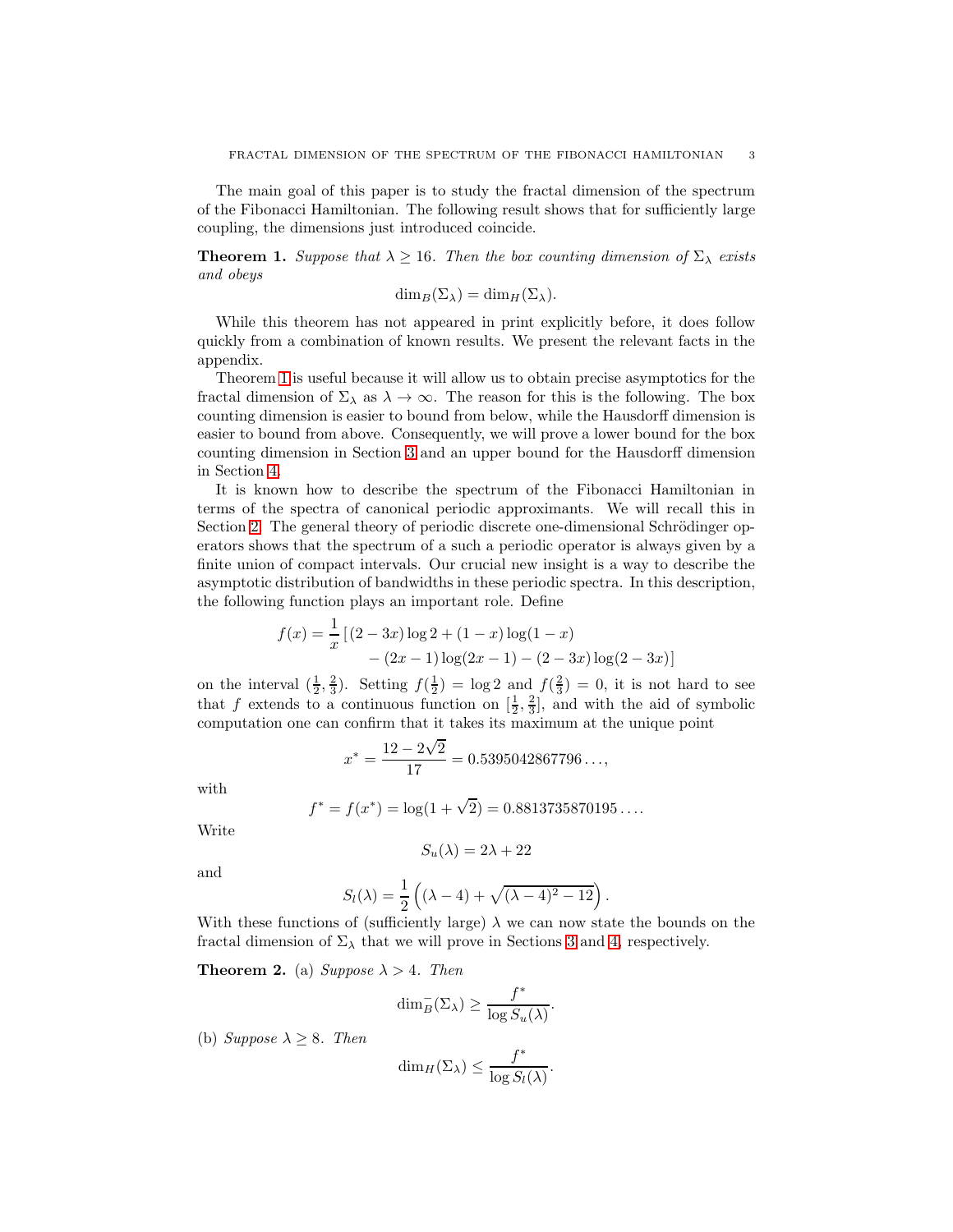Since both  $S_u(\lambda)$  and  $S_l(\lambda)$  behave asymptotically like log  $\lambda$ , we obtain the following result as an immediate consequence. We write dim for either  $\dim_H$  or  $\dim_B$ , which is justified by Theorem [1.](#page-2-0)

Corollary 1. We have

$$
\lim_{\lambda \to \infty} \dim(\Sigma_{\lambda}) \cdot \log \lambda = f^*.
$$

In particular, we see that the constant  $f^*$  is the best possible in both bounds in Theorem [2.](#page-2-1) Let us compare our results with previously known ones. To facilitate this, we introduce

<span id="page-3-0"></span>
$$
f^{\#} = \frac{f^*}{\log \phi} = \frac{\log(1 + \sqrt{2})}{\log \phi} = 1.8315709239073...,
$$

so that our results can be summarized as follows. We have for  $\lambda \geq 16$ ,

(4) 
$$
f^{\#} \frac{\log \phi}{\log S_u(\lambda)} \leq \dim_B(\Sigma_{\lambda}) = \dim_H(\Sigma_{\lambda}) \leq f^{\#} \frac{\log \phi}{\log S_l(\lambda)},
$$

and therefore the asymptotic behavior is

$$
\dim(\Sigma_{\lambda}) \sim f^{\#} \frac{\log \phi}{\log \lambda}.
$$

As we will see below, there are two competing scaling processes, one scaling with  $\phi$  (the Fibonacci numbers) and one scaling with  $\lambda$  (the inverse of the width of a band in the approximating periodic spectra). Thus, it is natural to write a bound in the form "constant times  $\frac{\log \phi}{\log \lambda}$ " and then to optimize the constant.

Raymond [\[33\]](#page-22-3) proved an upper bound for  $\dim_H(\Sigma_\lambda)$  that has a 2 in place of our  $f^{\#}$  in [\(4\)](#page-3-0). A simplified version of our approach (which we will comment on later in the paper) quickly gives a lower bound with  $f^{\#}$  replaced in [\(4\)](#page-3-0) by 1.5 and an upper bound with  $f^{\#}$  replaced in [\(4\)](#page-3-0) by 2; the latter being Raymond's result. These numbers appear naturally in this context and are associated with the support of a certain discrete probability distribution. A more detailed study of this distribution then led us to the discovery of  $f^{\#}$ , which describes the actual asymptotic behavior of the fractal dimension of the spectrum as we saw above.

Lower bounds for the dimension of the spectrum were initially obtained as a consequence of certain continuity properties of the spectral measures with respect to certain Hausdorff measures. Since the spectral measures are supported on the spectrum, one can obtain a lower bound for the Hausdorff dimension of the spectrum in this way. As mentioned above, this also bounds the box counting dimension from below by general principles. Spectral Hausdorff continuity results for the Fibonacci Hamiltonian were shown in [\[6,](#page-21-6) [8,](#page-21-7) [19,](#page-21-8) [22\]](#page-21-9). The best lower bound that has been obtained in this way can be found in [\[22\]](#page-21-9) and it reads

$$
\dim_H(\Sigma_\lambda) \ge \frac{2\kappa}{\kappa + \zeta(\lambda)},
$$

 ${\rm where}^2$  ${\rm where}^2$ 

$$
\kappa = \frac{\log\left(\frac{\sqrt{17}}{4}\right)}{5\log\phi} \approx 0.0126
$$

<span id="page-3-1"></span><sup>2</sup>Notice that there is a typo in [\[22\]](#page-21-9). They have  $\kappa = \log \frac{\sqrt{17}}{20 \log \phi}$ , a negative number!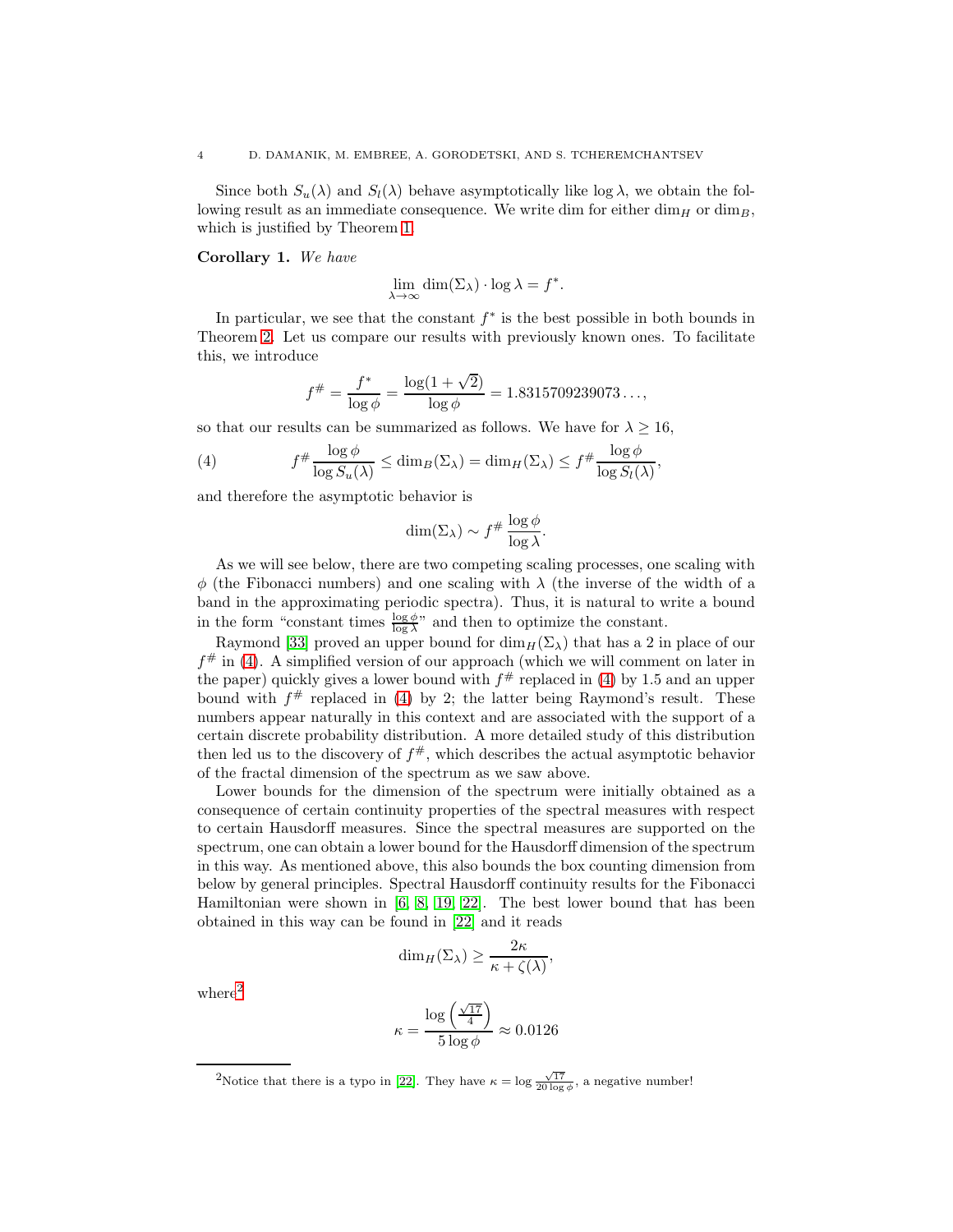and

<span id="page-4-0"></span>
$$
\zeta(\lambda) = \frac{6 \log \sqrt{5}}{\log \phi} \left( \log \lambda + O(1) \right).
$$

Thus, for  $\lambda$  large, this gives a lower bound for  $\dim_H(\Sigma_\lambda)$  as in [\(4\)](#page-3-0), but with  $f^{\#}$ replaced by

(5) 
$$
\frac{2\frac{\log\left(\frac{\sqrt{17}}{4}\right)}{5\log\phi}}{6\log\sqrt{5}} \approx 0.00188.
$$

Liu and Wen [\[25\]](#page-21-10) then extended the approach employed by Raymond. They study the case of general frequencies. Specialized to the Fibonacci case, their result shows that for  $\lambda > 20$ ,

$$
\frac{\log 2}{10\log 2+3\log\left(4(\lambda-8)\right)} \leq \dim_H(\Sigma_\lambda) \leq \frac{\log 3}{\log\left(\frac{\lambda-8}{3}\right)}.
$$

Let us discuss this result in the large coupling limit. Since

$$
\frac{\log 3}{\log \phi} \approx 2.28301 > 2,
$$

the upper bound does not improve Raymond's result. The lower bound has a constant coefficient

$$
\frac{\log 2}{3 \log \phi} \approx 0.48013
$$

in front of  $\frac{\log \phi}{\log \lambda}$ , a significant improvement over the result that can be extracted from [\[22\]](#page-21-9). Again, by our result, the optimal constant is  $f^{\#} \approx 1.83157$ .

Our interest in obtaining the optimal constant  $f^{\#}$  does not only stem from natural curiosity. An interesting and mathematically challenging problem is to study the spreading of a wavepacket in a quantum system in the case where the initial state has a purely singular continuous spectral measure. This is the case for every initial state from  $\ell^2(\mathbb{Z})$  for a system governed by the Fibonacci Hamiltonian. One is often especially interested in the spreading of a wavepacket that is initially localized on just one site.

That is, with H as above, we consider  $\psi(t) = e^{-itH}\delta_1$  and study its spreading via the time-averaged outside probabilities

$$
P_r(N,T) = \sum_{n>N} \frac{2}{T} \int_0^\infty e^{-\frac{2t}{T}} \left| \left\langle e^{-itH} \delta_1, \delta_n \right\rangle \right|^2 dt
$$

and

$$
P_l(N,T) = \sum_{n < -N} \frac{2}{T} \int_0^\infty e^{-\frac{2t}{T}} \left| \left\langle e^{-itH} \delta_1, \delta_n \right\rangle \right|^2 dt.
$$

Let  $P(N,T) = P_l(N,T) + P_r(N,T)$  and define

$$
S^{-}(\alpha) = -\liminf_{T \to \infty} \frac{\log P(T^{\alpha} - 2, T)}{\log T}
$$

and

$$
S^{+}(\alpha) = -\limsup_{T \to \infty} \frac{\log P(T^{\alpha} - 2, T)}{\log T}.
$$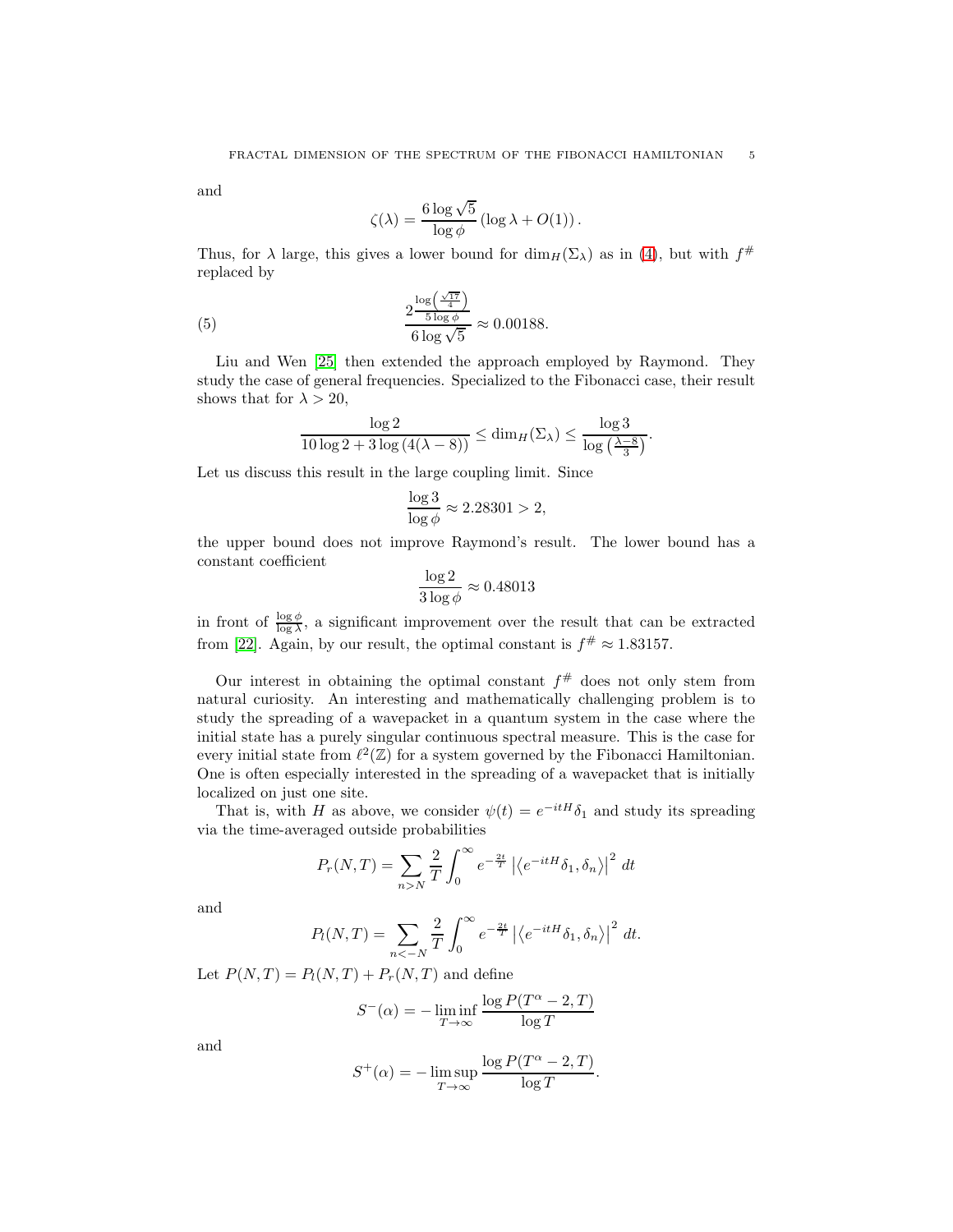For every  $\alpha, 0 \leq S^+(\alpha) \leq S^-(\alpha) \leq \infty$ . These numbers control the power decaying tails of the wavepacket. In particular, the following critical exponents are of interest:

$$
\alpha_u^{\pm} = \sup \{ \alpha \ge 0 : S^{\pm}(\alpha) < \infty \}.
$$

One can interpret  $\alpha_u^{\pm}$  as the rates of propagation of the fastest (polynomially small) part of the wavepacket; compare [\[15\]](#page-21-11). In particular, if  $\alpha > \alpha_u^+$ , then  $P(T^{\alpha}, T)$  goes to 0 faster than any inverse power of T, and if  $\alpha > \alpha_u^-$ , then there is a sequence of times  $T_k \to \infty$  such that  $P(T_k^{\alpha}, T_k)$  goes to 0 faster than any inverse power of  $T_k$ .

In Section [5](#page-13-0) we prove a result for general Schrödinger operators on  $\ell^2(\mathbb{Z})$  that will imply the following consequence for the Fibonacci Hamiltonian.

<span id="page-5-2"></span>**Theorem 3.** For every  $\lambda > 0$  and every  $\theta \in [0, 1)$ , we have that

$$
\alpha_u^{\pm} \ge \dim_B^{\pm}(\Sigma_\lambda).
$$

Consequently, for  $\lambda > 4$  and every  $\theta$ , we have

<span id="page-5-1"></span>
$$
\alpha_u^{\pm} \ge \frac{f^*}{\log S_u(\lambda)}.
$$

To discuss this result in the large coupling limit, let us be slightly inaccurate<sup>[3](#page-5-0)</sup> and write

(6) 
$$
\alpha_u^{\pm} \ge f^{\#} \frac{\log \phi}{\log \lambda}.
$$

There are two main previous approaches to quantum dynamical lower bounds for the Fibonacci model. The first is based on spectral continuity and the papers [\[6,](#page-21-6) [8,](#page-21-7) [19,](#page-21-8) [22\]](#page-21-9) contain results obtained in this way. For  $\theta = 0$ , the best bound is contained in [\[22\]](#page-21-9) and it has [\(6\)](#page-5-1) with  $f^{\#} \approx 1.83157$  replaced by [\(5\)](#page-4-0), that is,  $\approx 0.00188$ . For other values of  $\theta$ , the best bound can be found in [\[8\]](#page-21-7) and the constant in this bound is even smaller.

The other approach is based on complex energy methods and the Plancherel Theorem; see [\[11\]](#page-21-12) (and also [\[12\]](#page-21-13) for a way to combine the two approaches). For  $\theta = 0$ , the paper [\[11\]](#page-21-12) has [\(6\)](#page-5-1) with  $f^{\#}$  replaced by 1/6. It is possible to treat general  $\theta$  along the same lines using [\[10\]](#page-21-14), but the dynamical lower bound has a somewhat smaller constant in the general case.

Thus, on the one hand, our result improves the constant from the previously best value  $1/6$  to  $f^{\#} \approx 1.83157$  and, on the other hand, this is the best one can do using the method put forth in this paper. We would like to mention that [\[13\]](#page-21-15) contains the following upper bound for  $\alpha_u^+$ , which holds for  $\lambda \geq 8$ ,

$$
\alpha_u^+ \le 2 \frac{\log \phi}{\log S_l(\lambda)}.
$$

While we know that the dimension of the spectrum indeed behave like  $f^{\#} \frac{\log \phi}{\log \lambda}$  in the large coupling limit, we expect that the dynamical quantities  $\alpha_u^{\pm}$  behaves like  $2 \frac{\log \phi}{\log \lambda}$  in the large coupling limit. That is, we expect the following to hold,

$$
\lim_{\lambda \to \infty} \alpha_u^{\pm} \frac{\log \lambda}{\log \phi} = 2.
$$

The reason for this is that the spreading of the fastest part of the wavepacket is determined by the "most continuous" part of the spectral measure and, in this case,

<span id="page-5-0"></span><sup>&</sup>lt;sup>3</sup>The precise statement is that  $\liminf_{\lambda \to \infty} \alpha_u^{\pm} \frac{\log \lambda}{\log \phi} \geq f^{\#}$ .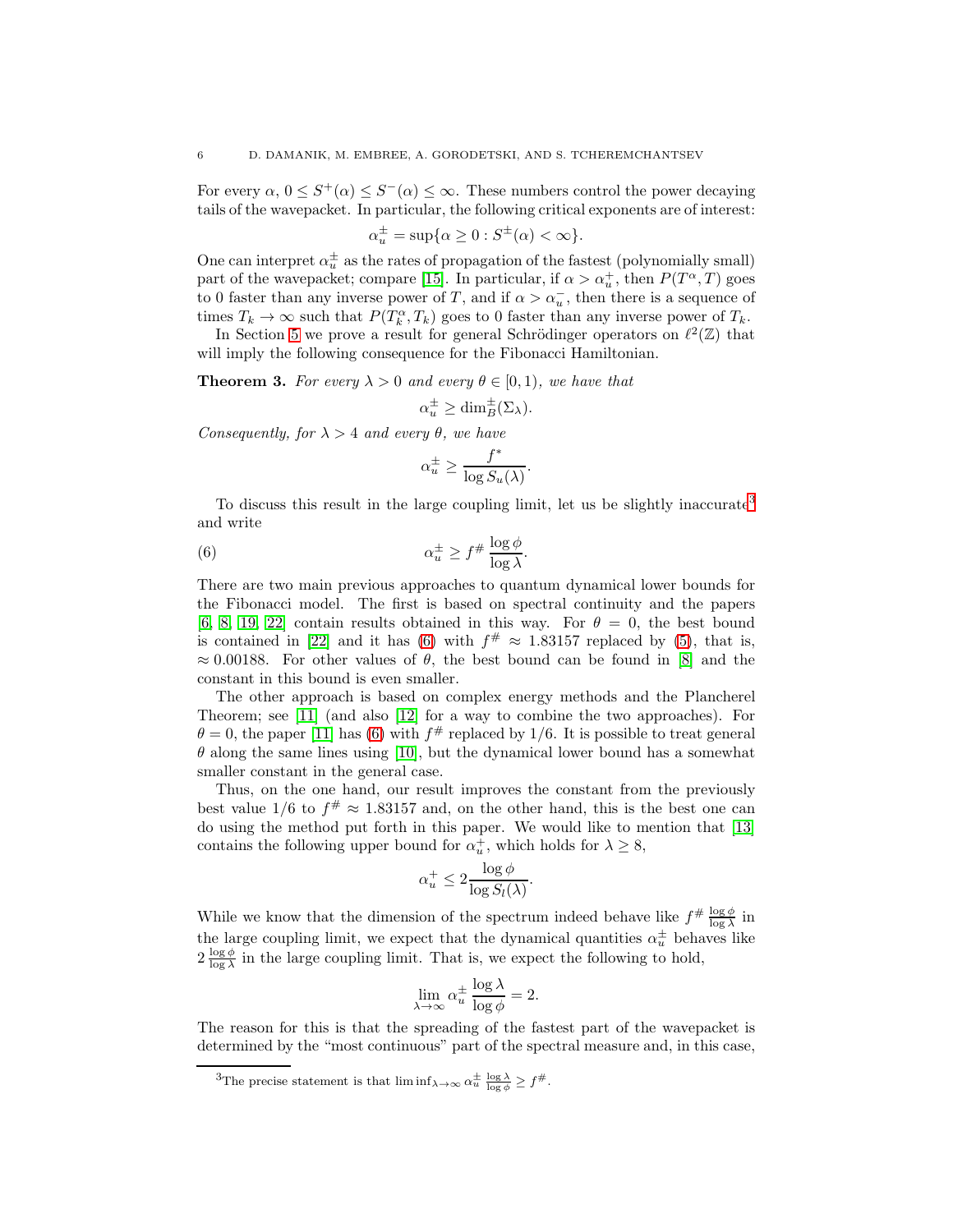by the region in the spectrum that is "the thickest." Since we will see that there is indeed a small region that is thickest in a natural sense, the factor 2 will then appear naturally. A forthcoming publication, [\[14\]](#page-21-16), will deal with this issue using ideas and results from [\[13\]](#page-21-15).

### <span id="page-6-0"></span>2. The Band-Gap Structure of the Approximating Periodic Spectra

In this section we describe the canonical coverings of  $\Sigma_{\lambda}$  by (unions of) periodic spectra and the hierarchical structure of these sets. We use the combinatorics of this description to derive detailed results about the distribution of bandwidths in these spectra.

For  $E \in \mathbb{R}$  and  $\lambda > 0$ , we define a sequence of numbers  $x_k = x_k(E, \lambda)$  as follows.

(7) 
$$
x_{-1} = 2
$$
,  $x_0 = E$ ,  $x_1 = E - \lambda$ ,  $x_{k+1} = x_k x_{k-1} - x_{k-2}$  for  $k \ge 1$ .

Using this recurrence and the initial values, one can quickly check (see Suto  $[34]$ ) that

<span id="page-6-1"></span>(8) 
$$
x_{k+1}^2 + x_k^2 + x_{k-1}^2 - x_{k+1}x_kx_{k-1} = 4 + \lambda^2 \text{ for every } k \ge 0.
$$

For fixed  $\lambda > 0$ , define

$$
\sigma_k = \{ E \in \mathbb{R} : |x_k(E, \lambda)| \le 2 \}.
$$

The set  $\sigma_k$  is actually equal to the spectrum of the Schrödinger operator H whose potential  $V_k$  results from V (with  $\theta = 0$ ) by replacing  $\phi^{-1}$  with  $F_{k-1}/F_k$  (cf. [\[34\]](#page-22-1)). Here,  ${F_k}_{k>0}$  denotes the sequence of Fibonacci numbers, that is,

<span id="page-6-4"></span>
$$
F_0 = 1
$$
,  $F_1 = 1$ ,  $F_{k+1} = F_k + F_{k-1}$  for  $k \ge 1$ .

Hence,  $V_k$  is periodic and  $\sigma_k$  consists of  $F_k$  bands (closed intervals). Sütő also proved that

$$
(9) \qquad \qquad (\sigma_{k-1} \cup \sigma_k) \supset (\sigma_k \cup \sigma_{k+1})
$$

and

(10) 
$$
\Sigma_{\lambda} = \bigcap_{k \ge 1} (\sigma_k \cup \sigma_{k+1}) = \{E : \{x_k\} \text{ is a bounded sequence}\}.
$$

<span id="page-6-3"></span>From now on, we assume

$$
\lambda > 4,
$$

since we will make critical use of the fact that in this case, it follows from the invariant  $(8)$  that three consecutive  $x_k$ 's cannot all be bounded in absolute value by 2:

<span id="page-6-2"></span>(12) 
$$
\sigma_k \cap \sigma_{k+1} \cap \sigma_{k+2} = \emptyset.
$$

The identity [\(12\)](#page-6-2) is the basis for work done by Raymond [\[33\]](#page-22-3); see also [\[13,](#page-21-15) [22\]](#page-21-9), which describe the band structure on the various levels in an inductive way. Let us recall this result. Following [\[22\]](#page-21-9), we call a band  $I_k \subset \sigma_k$  a "type A band" if  $I_k \subset \sigma_{k-1}$  (and hence  $I_k \cap (\sigma_{k+1} \cup \sigma_{k-2}) = \emptyset$ ). We call a band  $I_k \subset \sigma_k$  a "type B band" if  $I_k \subset \sigma_{k-2}$  (and therefore  $I_k \cap \sigma_{k-1} = \emptyset$ ). Then, we have the following result (Lemma 5.3 of [\[22\]](#page-21-9), essentially Lemma 6.1 of [\[33\]](#page-22-3)):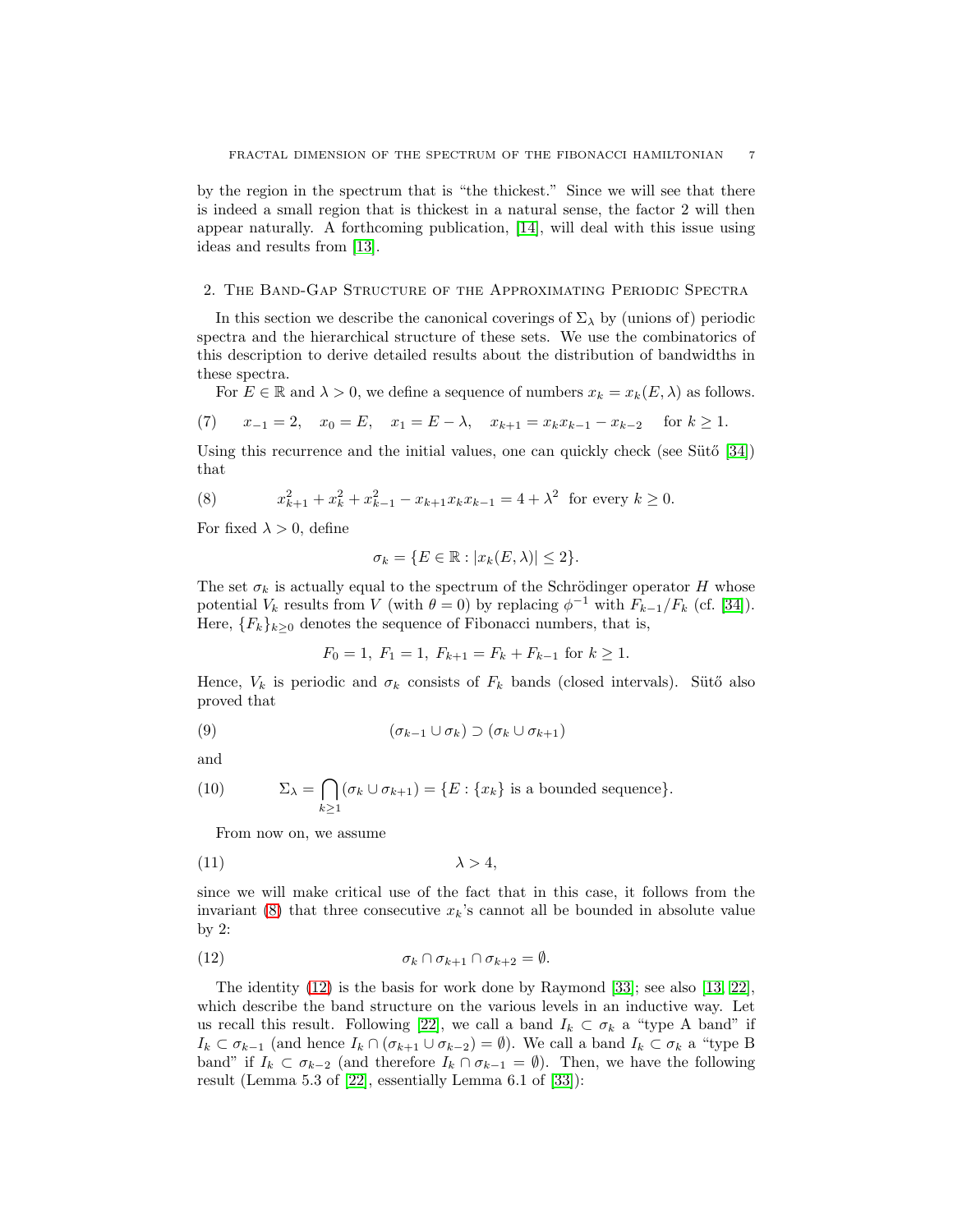<span id="page-7-0"></span>**Lemma 1.** For every  $\lambda > 4$  and every  $k \geq 1$ ,

(a) Every type A band  $I_k \subset \sigma_k$  contains exactly one type B band  $I_{k+2} \subset \sigma_{k+2}$ , and no other bands from  $\sigma_{k+1}$ ,  $\sigma_{k+2}$ .

(b) Every type B band  $I_k \subset \sigma_k$  contains exactly one type A band  $I_{k+1} \subset \sigma_{k+1}$  and two type B bands from  $\sigma_{k+2}$ , positioned around  $I_{k+1}$ .

<span id="page-7-4"></span>**Lemma 2.** For every band I of  $\sigma_k$ , we have that  $I \cap \Sigma_{\lambda} \neq \emptyset$ .

*Proof.* Let I be a band of  $\sigma_k$ . Choose a band  $I^{(1)}$  in  $\sigma_{k+1} \cup \sigma_{k+2}$  with  $I \supset I^{(1)}$ , as is possible by Lemma [1.](#page-7-0) Iterating this procedure, we obtain a nested sequence of intervals and hence a point  $E \in I$  for which the corresponding trace map orbit is bounded. Thus, by (10),  $E \in \Sigma_{\lambda}$ . bounded. Thus, by [\(10\)](#page-6-3),  $E \in \Sigma_{\lambda}$ .

We define

 $a_k$  = number of bands of type A in  $\sigma_k$ ,  $b_k$  = number of bands of type B in  $\sigma_k$ .

By Raymond's work, it follows immediately that  $a_k + b_k = F_k$  for every k. In fact, we have the following result.

**Lemma 3.** The constants  $\{a_k\}$  and  $\{b_k\}$  obey the relations

(13) 
$$
a_k = b_{k-1}, \quad b_k = a_{k-2} + 2b_{k-2}
$$

with initial values

<span id="page-7-2"></span><span id="page-7-1"></span>
$$
a_0 = 1
$$
,  $a_1 = 0$ ,  $b_0 = 0$ ,  $b_1 = 1$ .

Consequently, for  $k \geq 2$ ,

(14) 
$$
a_k = b_{k-1} = F_{k-2}.
$$

Proof. The recursions [\(13\)](#page-7-1) hold by definition. The explicit expressions in [\(14\)](#page-7-2) then follow quickly by induction.

We are interested in the size of the bands of a given type on a given level. To capture the distribution of these lengths, we define

 $a_{k,m}$  = number of bands b of type A in  $\sigma_k$  with  $\#\{0 \leq j < k : b \cap \sigma_j \neq \emptyset\} = m$ ,  $b_{k,m}$  = number of bands b of type B in  $\sigma_k$  with  $\#\{0 \leq j \leq k : b \cap \sigma_j \neq \emptyset\} = m$ .

The motivation for this definition is the following: If we consider a given band and its location relative to the bands on the previous levels, each time the given band is contained in a band on a previous level, we essentially pick up a factor roughly of size  $\lambda^{-1}$  (for  $\lambda$  large). Thus, for example, there are  $a_{k,m}$  bands of size  $\approx \lambda^{-m}$ of type A in  $\sigma_k$ . Since the combinatorics of the situation is  $\lambda$ -independent, we choose to separate the two aspects. This will allow us to get much more precise information in the regime of large  $\lambda$ , which is extremely hard to study numerically.

Lemma 4. We have

<span id="page-7-3"></span>(15) 
$$
a_{k,m} = b_{k-1,m-1}, \quad b_{k,m} = a_{k-2,m-1} + 2b_{k-2,m-1}
$$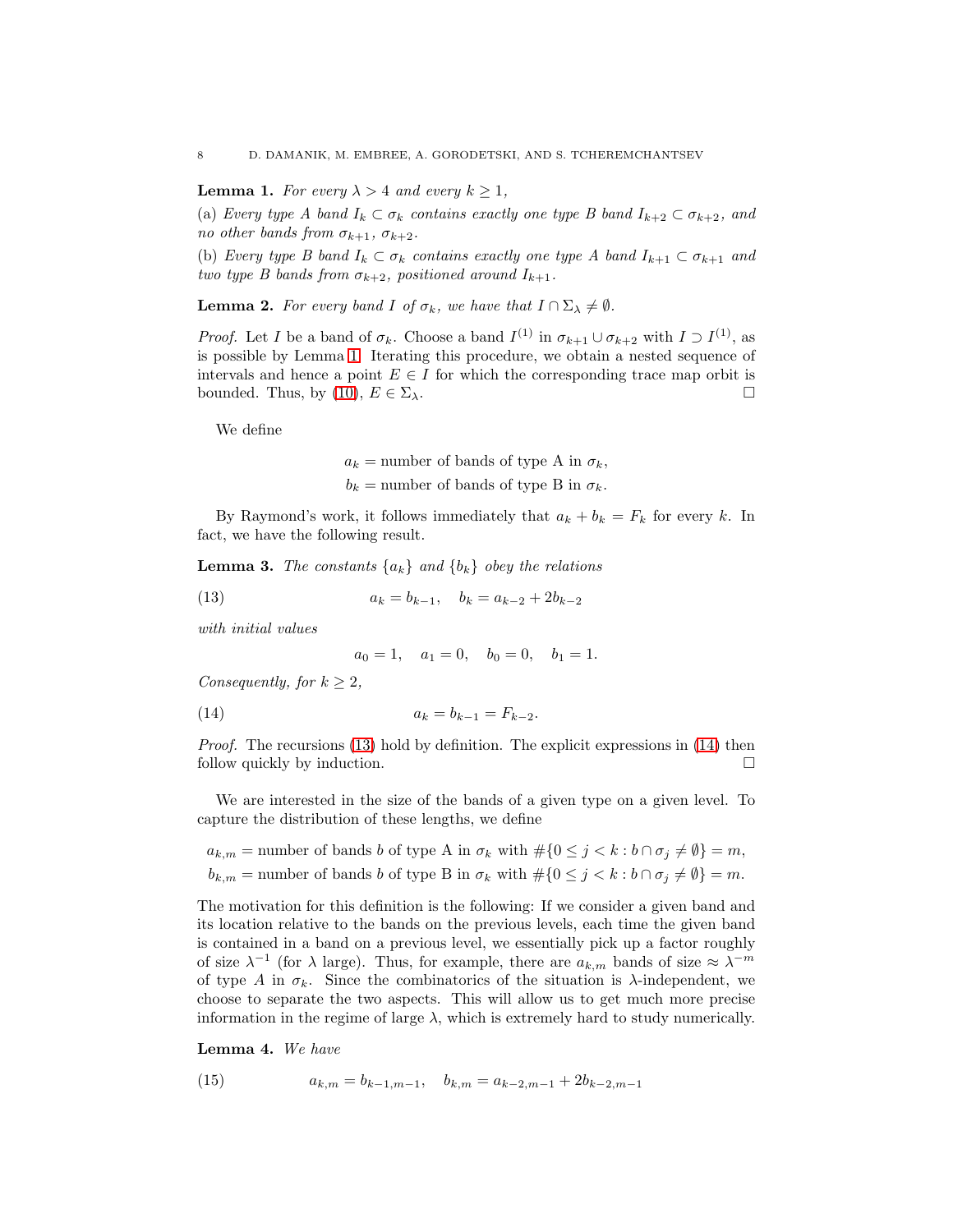with initial values

$$
a_{0,m} = 0 \text{ for } m > 0
$$
 and  $a_{0,0} = 1$ ,  
\n $a_{1,m} = 0 \text{ for } m \ge 0$ ,  
\n $b_{0,m} = 0 \text{ for } m \ge 0$ ,  
\n $b_{1,m} = 0 \text{ for } m > 0$  and  $b_{1,0} = 1$ .

Consequently,

<span id="page-8-1"></span>(16) 
$$
a_{k,m} = b_{k-1,m-1} = \begin{cases} 2^{2k-3m-1} \frac{m}{k-m} {k-m \choose 2m-k} & when  $\lceil \frac{k}{2} \rceil \le m \le \lfloor \frac{2k}{3} \rfloor; \\ 0 & otherwise. \end{cases}$
$$

*Remark.* The fact that  $a_{k,m}$  is zero when  $\left[\frac{k}{2}\right] \leq m \leq \left\lfloor \frac{2k}{3} \right\rfloor$  fails is an immediate consequence of the properties  $(9)$ ,  $(10)$ , and  $(12)$  established by Sütő. As a slight variation of the proof of Theorem [4](#page-11-0) below shows, this fact alone is sufficient to give a quick proof of

$$
\dim_B^{\pm}(\Sigma_{\lambda}) \ge 1.5 \frac{\log \phi}{\log S_{\mathrm{u}}(\lambda)}.
$$

Our more detailed description of the numbers  $a_{k,m}$  will then enable us to prove the stronger lower bound with  $f^{\#}$  in place of 1.5, which is optimal as discussed in the Introduction.

Proof. It is immediate from the definition and [\(13\)](#page-7-1) that the recursions [\(15\)](#page-7-3) hold. Recall that the Chebyshev polynomials of the first kind are defined by the recurrence relation

$$
T_0(x) = 1,
$$
  
\n
$$
T_1(x) = x,
$$
  
\n
$$
T_{m+1}(x) = 2xT_m(x) - T_{m-1}(x).
$$

Write  $T_m(x)$  as

<span id="page-8-0"></span>
$$
T_m(x) = \sum_{r=0}^{\lfloor \frac{m}{2} \rfloor} (-1)^r c_{r,m} x^{m-2r}
$$

.

.

.

On the one hand, it is known (see, e.g., [\[1\]](#page-21-17)) that for  $m \ge 1$  and  $0 \le r \le \lfloor \frac{m}{2} \rfloor$ ,

(17) 
$$
c_{r,m} = 2^{m-2r-1} \frac{m}{m-r} {m-r \choose r}
$$

On the other hand, the recursion generating the polynomials says that  $c_{0,0} = 1$ ,  $c_{0,1} = 1$ , and

$$
\sum_{r=0}^{\lfloor \frac{m+1}{2} \rfloor} (-1)^r c_{r,m+1} x^{m-2r+1} = 2x \sum_{r=0}^{\lfloor \frac{m}{2} \rfloor} (-1)^r c_{r,m} x^{m-2r} - \sum_{r=0}^{\lfloor \frac{m-1}{2} \rfloor} (-1)^r c_{r,m-1} x^{m-2r-1}
$$

$$
= \sum_{r=0}^{\lfloor \frac{m}{2} \rfloor} (-1)^r 2 c_{r,m} x^{m-2r+1} + \sum_{r=0}^{\lfloor \frac{m-1}{2} \rfloor} (-1)^{r+1} c_{r,m-1} x^{m-2r-1}
$$

$$
= \sum_{r=0}^{\lfloor \frac{m}{2} \rfloor} (-1)^r 2 c_{r,m} x^{m-2r+1} + \sum_{r=1}^{\lfloor \frac{m+1}{2} \rfloor} (-1)^r c_{r-1,m-1} x^{m-2r+1}
$$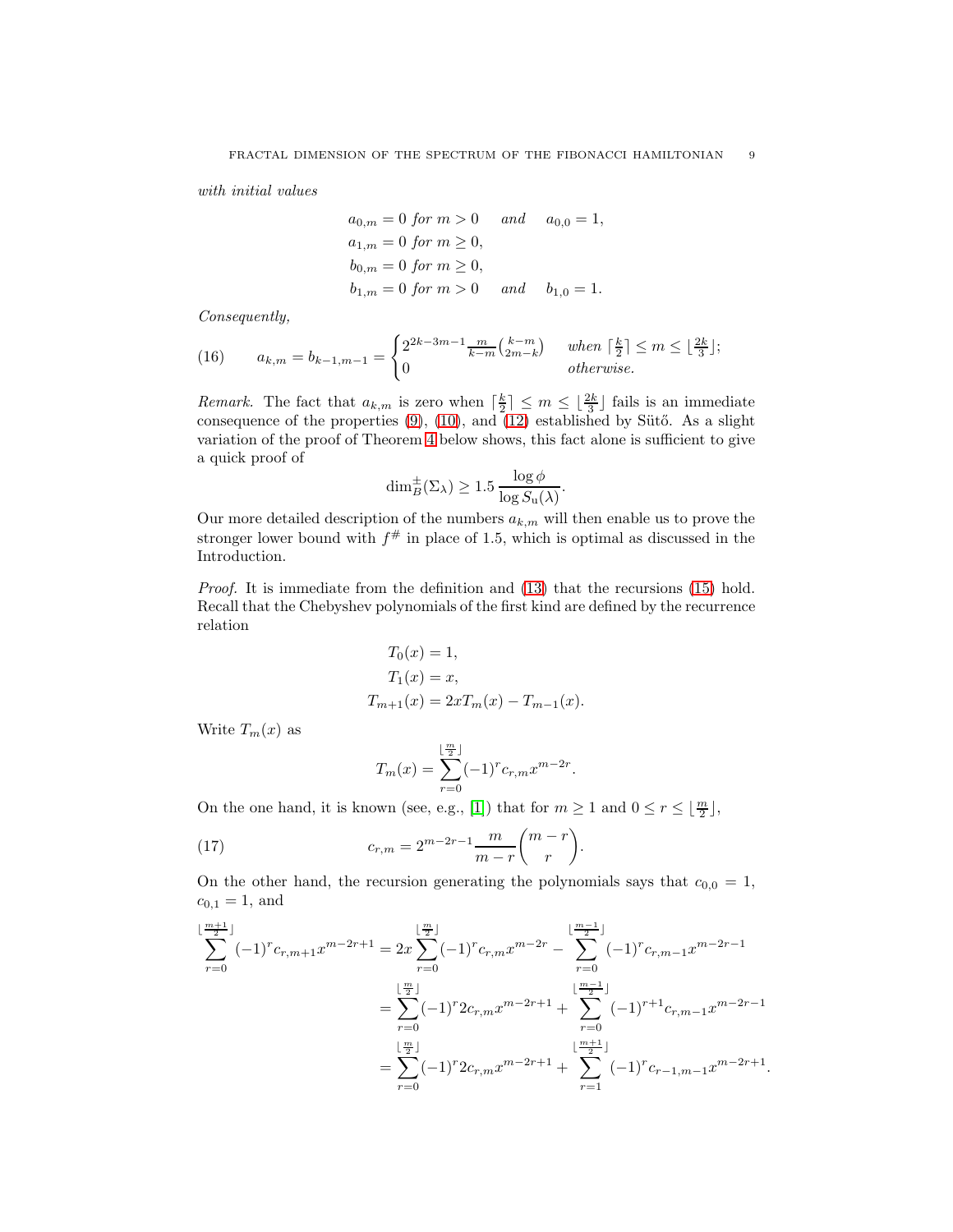It follows that

(18) 
$$
c_{r,m+1} = 2c_{r,m} + c_{r-1,m-1}.
$$

Denote  $\tilde{a}_{k,m} = c_{2m-k,m}$ . Then, using [\(18\)](#page-9-0), we find that

<span id="page-9-0"></span>
$$
\tilde{a}_{k+1,m+1} = c_{2(m+1)-(k+1),m+1}
$$
  
=  $c_{2m-k+1,m+1}$   
=  $2c_{2m-k+1,m} + c_{2m-k,m-1}$   
=  $2\tilde{a}_{k-1,m} + \tilde{a}_{k-2,m-1}$ .

Comparing this with the recursion

<span id="page-9-1"></span>
$$
a_{k+1,m+1} = 2a_{k-1,m} + a_{k-2,m-1}
$$

we established above, along with the initial values, we see that

(19) 
$$
a_{k,m} = \tilde{a}_{k,m} = c_{2m-k,m}.
$$

Combining [\(17\)](#page-8-0) and [\(19\)](#page-9-1), we obtain [\(16\)](#page-8-1).  $\Box$ 

Recall that we introduced the function

$$
f(x) = \frac{1}{x} [(2-3x) \log 2 + (1-x) \log(1-x) - (2x-1) \log(2x-1) - (2-3x) \log(2-3x)]
$$

on the interval  $(\frac{1}{2}, \frac{2}{3})$ . We set  $f(\frac{1}{2}) = \log 2$  and  $f(\frac{2}{3}) = 0$  and write

$$
x^* = \frac{12 - 2\sqrt{2}}{17} = 0.5395042867796...
$$

for the unique point in  $(\frac{1}{2}, \frac{2}{3})$  where f takes its maximum value,

<span id="page-9-2"></span>
$$
f^* = f(x^*) = \log(1 + \sqrt{2}) = 0.8813735870195...
$$

<span id="page-9-6"></span>**Proposition 1.** For  $\frac{k}{2} \le m \le \frac{2k}{3}$ , we have

(20) 
$$
k^{-1/2} \exp\left(mf\left(\frac{m}{k}\right)\right) \lesssim a_{k,m} \lesssim k^{1/2} \exp\left(mf\left(\frac{m}{k}\right)\right).
$$

Consequently,

(21) 
$$
\lim_{k \to \infty} \max_m \frac{1}{m} \log a_{m,k} = f^*.
$$

*Proof.* As we saw above, when  $\frac{k}{2} \le m \le \frac{2k}{3}$ ,

<span id="page-9-5"></span>
$$
a_{k,m} = 2^{2k-3m-1} \frac{m}{k-m} {k-m \choose 2m-k}.
$$

Thus, we see that  $a_{k,\frac{k}{2}} = 2^{\frac{k}{2}-1}$  and  $a_{k,\frac{2k}{3}} = 1$ , so the estimate [\(20\)](#page-9-2) holds when  $m=\frac{k}{2}$  or  $m=\frac{2k}{3}$ .

Let us now consider  $\frac{k}{2} < m < \frac{2k}{3}$ , in which case

<span id="page-9-3"></span>
$$
\frac{k}{3} < k - m < \frac{k}{2},
$$

$$
(23) \t\t\t 1 \le 2m - k < \frac{k}{3},
$$

<span id="page-9-4"></span>(24) 
$$
1 \le 2k - 3m < \frac{k}{2}.
$$

$$
f_{\rm{max}}
$$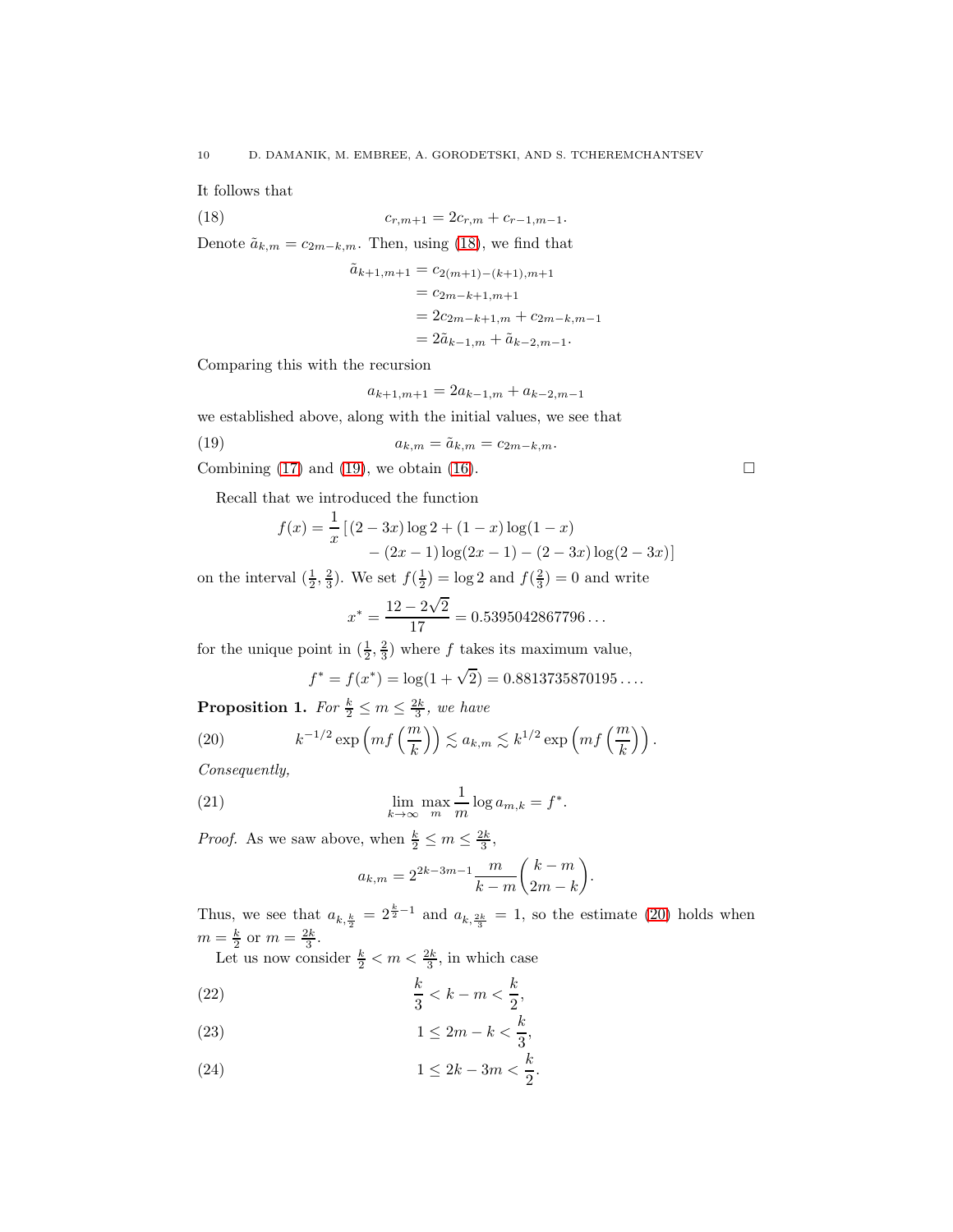Stirling's approximation gives

$$
n! \asymp \sqrt{n} \left(\frac{n}{e}\right)^n
$$

for every  $n \geq 1$ , where we write  $a \approx b$  if  $a \lesssim b$  and  $a \gtrsim b$ . Thus,

$$
a_{k,m} \asymp 2^{2k-3m} \frac{m}{k-m} \left( \frac{k-m}{(2m-k)(2k-3m)} \right)^{1/2} \frac{\left( \frac{k-m}{e} \right)^{k-m}}{\left( \frac{2m-k}{e} \right)^{2m-k} \left( \frac{2k-3m}{e} \right)^{2k-3m}}.
$$

Due to the estimates  $(22)$ – $(24)$ ,  $(20)$  will follow once we show that

$$
\tilde{a}_{k,m} := 2^{2k-3m} \frac{\left(\frac{k-m}{e}\right)^{k-m}}{\left(\frac{2m-k}{e}\right)^{2m-k} \left(\frac{2k-3m}{e}\right)^{2k-3m}} = \exp\left(mf\left(\frac{m}{k}\right)\right).
$$

Writing  $x = m/k$ , we find that

$$
\tilde{a}_{k,m} = 2^{2k-3m} \frac{(k-m)^{k-m}}{(2m-k)^{2m-k} (2k-3m)^{2k-3m}}
$$

$$
= 2^{2k-3kx} \frac{(k-kx)^{k-kx}}{(2kx-k)^{2kx-k} (2k-3kx)^{2k-3kx}}
$$

$$
= 2^{2k-3kx} \frac{(1-x)^{k(1-x)}}{(2x-1)^{k(2x-1)} (2-3x)^{k(2-3x)}}
$$

$$
= \exp\left(kxf(x)\right)
$$

$$
= \exp\left(mf\left(\frac{m}{k}\right)\right).
$$

This finishes the proof of [\(20\)](#page-9-2), which in turn immediately implies

$$
\limsup_{k \to \infty} \max_m \frac{1}{m} \log a_{m,k} \le f^*.
$$

On the other hand, as k gets large, we can choose m so that  $m/k$  gets arbitrarily close to  $x^*$ , so that by  $(20)$  again,

$$
\liminf_{k \to \infty} \max_{m} \frac{1}{m} \log a_{m,k} \ge f^*.
$$

Thus, we have established [\(21\)](#page-9-5).  $\Box$ 

### <span id="page-10-0"></span>3. A Lower Bound for the Box Counting Dimension of the Spectrum

In this section we will prove a lower bound for the (lower) box counting dimension of the spectrum of the Fibonacci Hamiltonian. Recall that the lower box counting dimension of a bounded set  $S \subset \mathbb{R}$  is defined as follows:

$$
\dim_B^-(S) = \liminf_{\varepsilon \to 0} \frac{\log N_S(\varepsilon)}{\log 1/\varepsilon},
$$

where

$$
N_S(\varepsilon) = \#\{j \in \mathbb{Z} : [j\varepsilon, (j+1)\varepsilon) \cap S \neq \emptyset\}.
$$

The following was shown in [\[11\]](#page-21-12).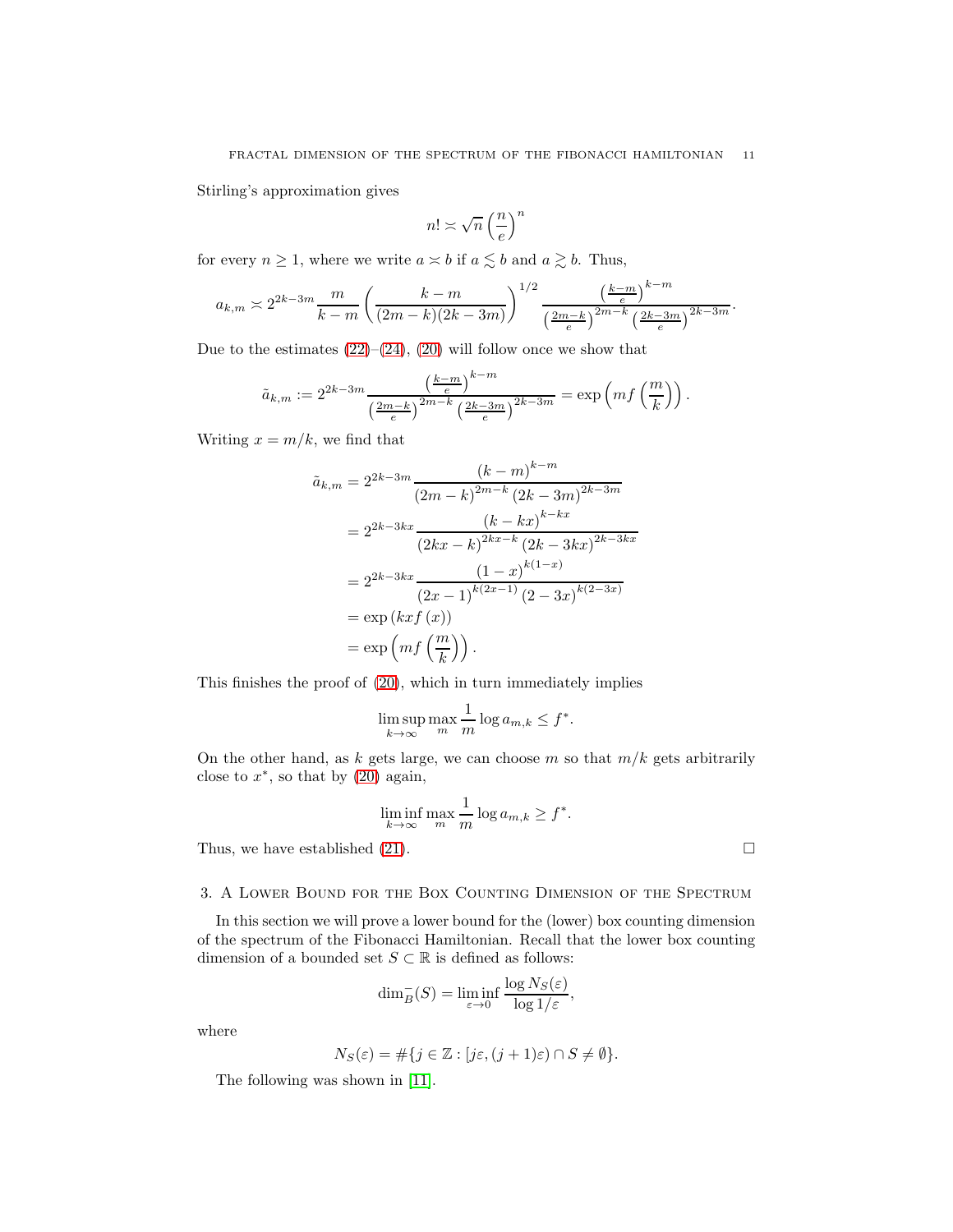<span id="page-11-1"></span>**Lemma 5.** For every  $\lambda > 4$ , there exists  $S_u(\lambda)$  such that the following holds: (a) Given any (type A) band  $I_{k+1} \subset \sigma_{k+1}$  lying in the band  $I_k \subset \sigma_k$ , we have for every  $E \in I_{k+1}$ ,

$$
\left|\frac{x'_{k+1}(E)}{x'_{k}(E)}\right| \le S_u(\lambda).
$$

(b) Given any (type B) band  $I_{k+2} \subset \sigma_{k+2}$  lying in the band  $I_k \subset \sigma_k$ , we have for every  $E \in I_{k+2}$ ,

$$
\left|\frac{x'_{k+2}(E)}{x'_{k}(E)}\right| \le S_u(\lambda).
$$

For example, one can choose  $S_u(\lambda) = 2\lambda + 22$ .

We use the symbol  $S_u(\lambda)$  instead of the explicit  $2\lambda + 22$  to make the dependence of everything that follows on this quantity explicit.

Inductively, Lemma [5](#page-11-1) gives an upper bound for  $|x'_k|$  on each band of  $\sigma_k$  and this in turn will give a lower bound on the length of a band, which will be crucial in the proof of the following result.

<span id="page-11-0"></span>**Theorem 4.** For all  $\lambda > 4$ ,

(25) 
$$
\dim_{B}^{-}(\Sigma_{\lambda}) \geq \frac{f^{*}}{\log S_{u}(\lambda)}
$$

*Proof.* Let  $m_k = \lfloor 3kx^* \rfloor$ . Since  $x^* > 0.4$ , the sequence  $\{m_k\}$  is strictly increasing and  $\lim_{k\to\infty} \frac{m_k}{3k} = x^*$ . Write

.

<span id="page-11-3"></span><span id="page-11-2"></span>
$$
f_k = \frac{1}{m_k} \log a_{3k, m_k}.
$$

We know from Proposition [1](#page-9-6) that

$$
\lim_{k \to \infty} f_k = f^*
$$

and it is obvious that

(27) 
$$
\lim_{k \to \infty} \frac{m_{k+1}}{m_k} = 1.
$$

For a given k, let us consider the type A bands in  $\sigma_{3k}$  that lie in  $m_k$  bands on previous levels. By definition, there are  $N_k := a_{3k,m_k}$  such bands. By Lemma [5,](#page-11-1) each of them has length at least  $\varepsilon_k := 4S_u(\lambda)^{-m_k}$ , since on each band of  $\sigma_{3k}$ , the function  $x_{3k}$  is strictly monotone and runs from  $\pm 2$  to  $\mp 2$ . Let  $\{A_{3k,j}\}_{j=1}^{N_k}$  be these bands, enumerated so that  $A_{3k,j}$  is to the left of  $A_{3k,j+1}$  for every j. Each band has non-empty intersection with  $\Sigma_{\lambda}$  by Lemma [2.](#page-7-4) Thus, for every j, there exists  $E_{3k,j} \in A_{3k,j} \cap \Sigma_{\lambda}$ . Clearly, the energies  $\{E_{3k,j}\}\$ are increasing in j. Consider  ${E_{3k,j}}$  with j odd, that is,  $j = 2s + 1, 0 \le s \le \lfloor N_k/2 \rfloor$ . Since any two bands  $A_{3k,2s-1}, A_{3k,2s+1}$  are separated by the band  $A_{3k,2s}$ , which has length at least  $\varepsilon_k$ , we get  $|x_{3k,2s-1} - x_{3k,2s+1}| \geq \varepsilon_k$  for every s. Thus, the  $E_{3k,2s+1}$  belong to different  $\varepsilon$ -boxes if  $\varepsilon < \varepsilon_k$ . We conclude that  $N_{\Sigma_\lambda}(\varepsilon) \geq \frac{N_k}{2}$  for every  $\varepsilon < \varepsilon_k$ .

Given any  $\varepsilon > 0$ , choose k with  $\varepsilon_{k+1} \leq \varepsilon < \varepsilon_k$ . Then,

$$
\frac{\log N_{\Sigma_\lambda}(\varepsilon)}{\log 1/\varepsilon} \ge \frac{\log (a_{3k,m_k}) - \log 2}{\log 1/\varepsilon_{k+1}} \ge \frac{f_k - \frac{1}{m_k}\log 2}{\frac{m_{k+1}}{m_k}\log S_u(\lambda)}.
$$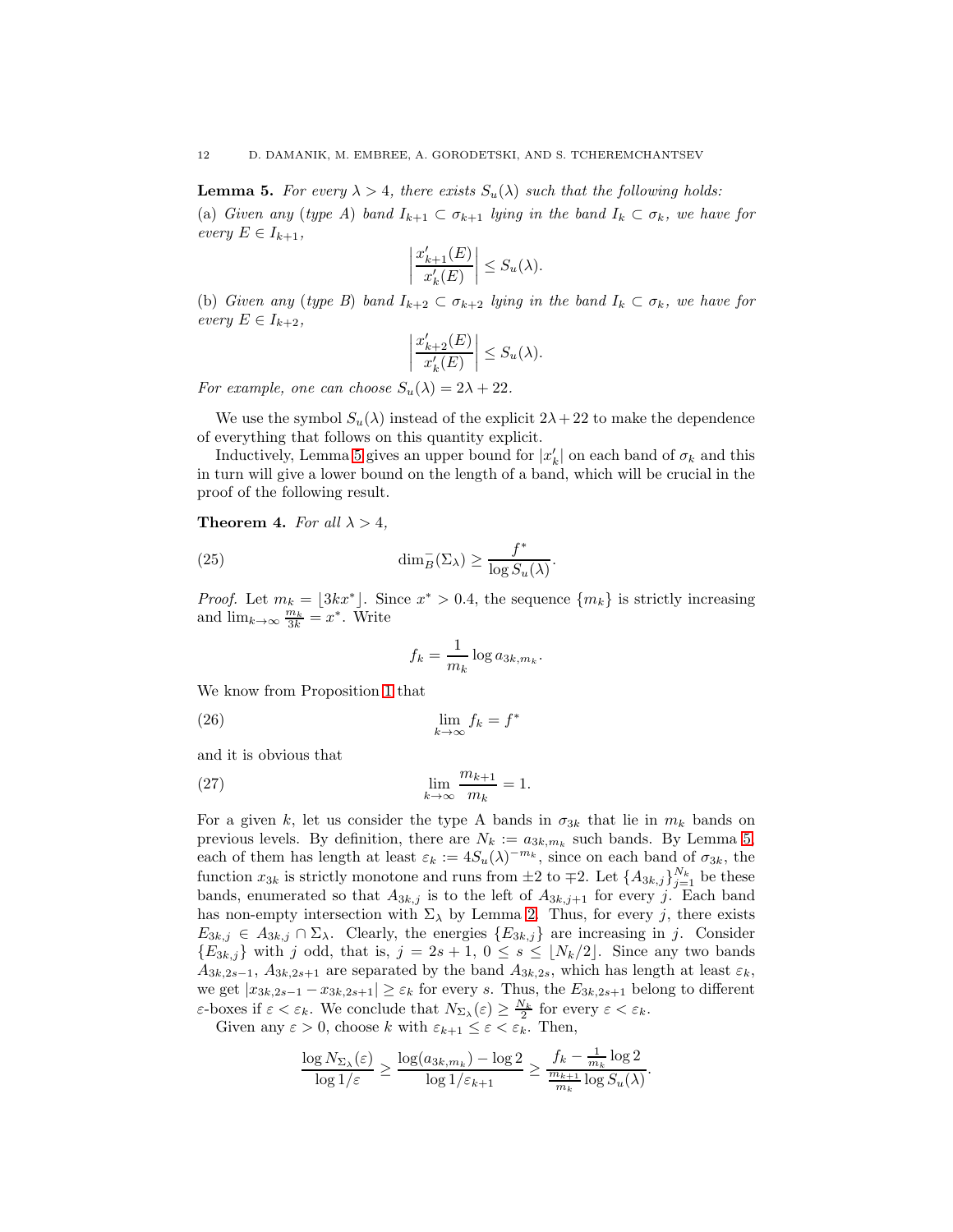Since, as  $\varepsilon \to 0$ , we have  $k, m_k \to \infty$  and

$$
\lim_{k \to \infty} \frac{f_k}{\frac{m_{k+1}}{m_k} \log S_u(\lambda)} = \frac{f^*}{\log S_u(\lambda)},
$$

by [\(26\)](#page-11-2) and [\(27\)](#page-11-3), the result follows.  $\square$ 

#### <span id="page-12-0"></span>4. An Upper Bound for the Hausdorff Dimension of the Spectrum

In this section we prove an upper bound for the Hausdorff dimension of  $\Sigma_{\lambda}$ . We will use the canonical coverings  $\sigma_k \cup \sigma_{k+1}$  of  $\Sigma_\lambda$  and estimate the lengths of the intervals in these periodic spectra from above using our combinatorial result from Section [2](#page-6-0) together with a scaling result that is analogous to Lemma [5,](#page-11-1) but which gives bounds from the other side.

Namely, the following was shown by Killip, Kiselev, and Last [\[22,](#page-21-9) Lemma 5.5].

<span id="page-12-1"></span>**Lemma 6.** For every  $\lambda > 8$ , there exists  $S_l(\lambda)$  such that the following holds: (a) Given any (type A) band  $I_{k+1} \subset \sigma_{k+1}$  lying in the band  $I_k \subset \sigma_k$ , we have for every  $E \in I_{k+1}$ ,

$$
\left|\frac{x'_{k+1}(E)}{x'_{k}(E)}\right| \ge S_{l}(\lambda).
$$

(b) Given any (type B) band  $I_{k+2} \subset \sigma_{k+2}$  lying in the band  $I_k \subset \sigma_k$ , we have for every  $E \in I_{k+2}$ ,

$$
\left|\frac{x'_{k+2}(E)}{x'_{k}(E)}\right| \ge S_{l}(\lambda).
$$

For example, one can choose

$$
S_l(\lambda) = \frac{1}{2} \left( (\lambda - 4) + \sqrt{(\lambda - 4)^2 - 12} \right).
$$

As before, we use the symbol  $S_l(\lambda)$  instead of the explicit possible choice to make the dependence of everything that follows on this quantity explicit.

Inductively, Lemma [6](#page-12-1) gives a lower bound for  $|x'_k|$  on each band of  $\sigma_k$  and hence an upper bound for the length of a band.

<span id="page-12-2"></span>**Theorem 5.** Suppose  $\lambda \geq 8$ . Then

$$
\dim_H(\Sigma_\lambda) \leq \frac{f^*}{\log S_l(\lambda)}.
$$

Remark. Raymond [\[33\]](#page-22-3) proved an upper bound of the form

$$
\dim_H(\Sigma_\lambda) \leq \frac{2\log \phi}{\log S_l(\lambda)}.
$$

As above, to get this weaker result, all one needs is information about the support of  $a_{k,m}$ , which in turn follows quickly from the properties [\(9\)](#page-6-4), [\(10\)](#page-6-3), and [\(12\)](#page-6-2). Using our more detailed information about the values of  $a_{k,m}$  on the support, we can improve the constant 2 to the value  $f^{\#} \approx 1.83157$ , which is optimal by our discussion in the introduction. Our proof is inspired by Raymond's proof, and the improvement stems from our more detailed analysis of the distributions of bandwidths in the approximating periodic spectra.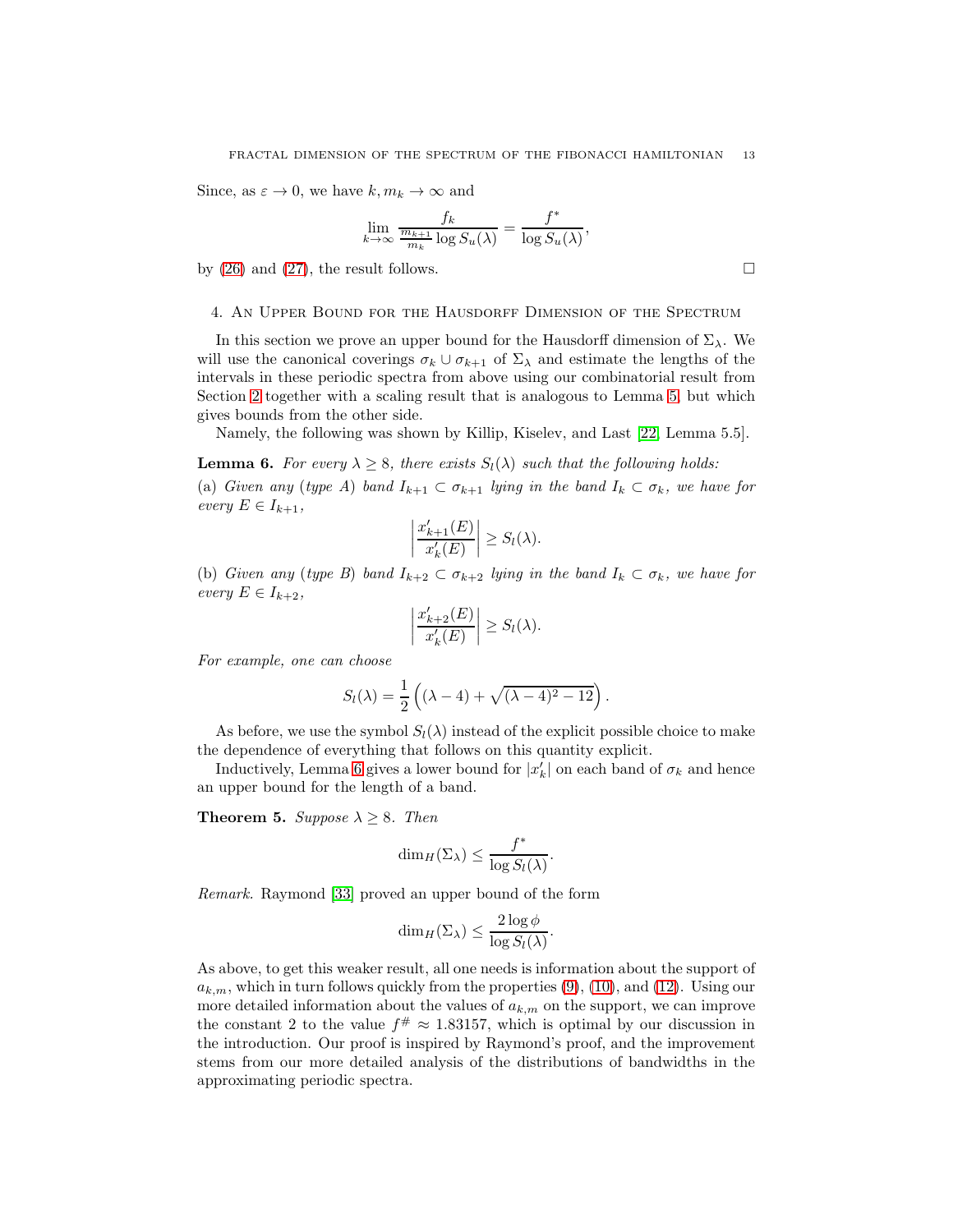*Proof.* As recalled above, the set  $\sigma_k \cup \sigma_{k+1}$  is a finite union of compact real intervals that covers  $\Sigma_{\lambda}$ . There are  $a_{k,m} + b_{k,m}$  bands in  $\sigma_k$  that lie in exactly m intervals on previous levels. We know that the length of each of these bands is bounded from above by  $4S_l(\lambda)^{-m}$ .

Thus, it suffices to show that, given any

(28) 
$$
s > \frac{f^*}{\log S_l(\lambda)},
$$

we have

$$
\lim_{k\to\infty}\sum_{m=\lceil\frac{k}{2}\rceil}^{\lfloor\frac{2k}{3}\rfloor}(a_{k,m}+b_{k,m})\left(4S_l(\lambda)\right)^{-sm}+\sum_{m=\lceil\frac{k+1}{2}\rceil}^{\lfloor\frac{2(k+1)}{3}\rfloor}(a_{k+1,m}+b_{k+1,m})\left(4S_l(\lambda)\right)^{-sm}=0.
$$

For simplicity, we will only consider

<span id="page-13-1"></span>
$$
C_k = \sum_{m=\lceil \frac{k}{2} \rceil}^{\lfloor \frac{2k}{3} \rfloor} a_{k,m} S_l(\lambda)^{-sm};
$$

the other terms can be dealt with in an analogous way.

By our upper bound for  $a_{k,m}$  established earlier and the assumption [\(28\)](#page-13-1), we have

$$
C_k \lesssim k^{1/2} \sum_{m=\lceil \frac{k}{2} \rceil}^{\lfloor \frac{2k}{3} \rfloor} \exp \left(m(f(\frac{m}{k}) - s \log S_l(\lambda))\right)
$$
  

$$
\lesssim k^{3/2} \exp \left(\frac{k}{2} (f^* - s \log S_l(\lambda))\right).
$$

Using [\(28\)](#page-13-1) again, we see that the right-hand side goes to zero as  $k \to \infty$ .

<span id="page-13-0"></span>Theorem [4](#page-11-0) and Theorem [5](#page-12-2) together establish Theorem [2](#page-2-1) from the Introduction.

## 5. Transfer Matrices, Box Counting Dimension, and Wavepacket **SPREADING**

In this section we will first consider general half-line Schrödinger operators and derive a number of consequences from polynomially bounded transfer matrices. We then turn to general Schrödinger operators on the line and use our half-line results to derive a lower bound for the exponent governing the spreading of the fastest part of the wavepacket in terms of the box counting dimension of the spectrum. These results are relevant in our context since for the Fibonacci potential, it is known that the transfer matrices are polynomially bounded for all parameter values and all energies in the spectrum.

<span id="page-13-3"></span>Consider a discrete half-line Schrödinger operator on  $\ell^2(\mathbb{Z}_+)$ ,

(29) 
$$
[H_{+}u](n) = u(n+1) + u(n-1) + V(n)u(n),
$$

with Dirichlet boundary condition  $u(0) = 0$ . Here, V is a bounded real-valued function.  $H_+$  is a bounded self-adjoint operator in  $\ell^2(\mathbb{Z}_+)$ . The vector  $\delta_1$  is cyclic and we denote its spectral measure by  $\mu$ .

For  $z \in \mathbb{C}$  and  $m, n \in \mathbb{Z}_+$ , we denote by  $T(n, m; z)$  the transfer matrix associated with the difference equation

<span id="page-13-2"></span>(30) 
$$
u(n+1) + u(n-1) + V(n)u(n) = zu(n).
$$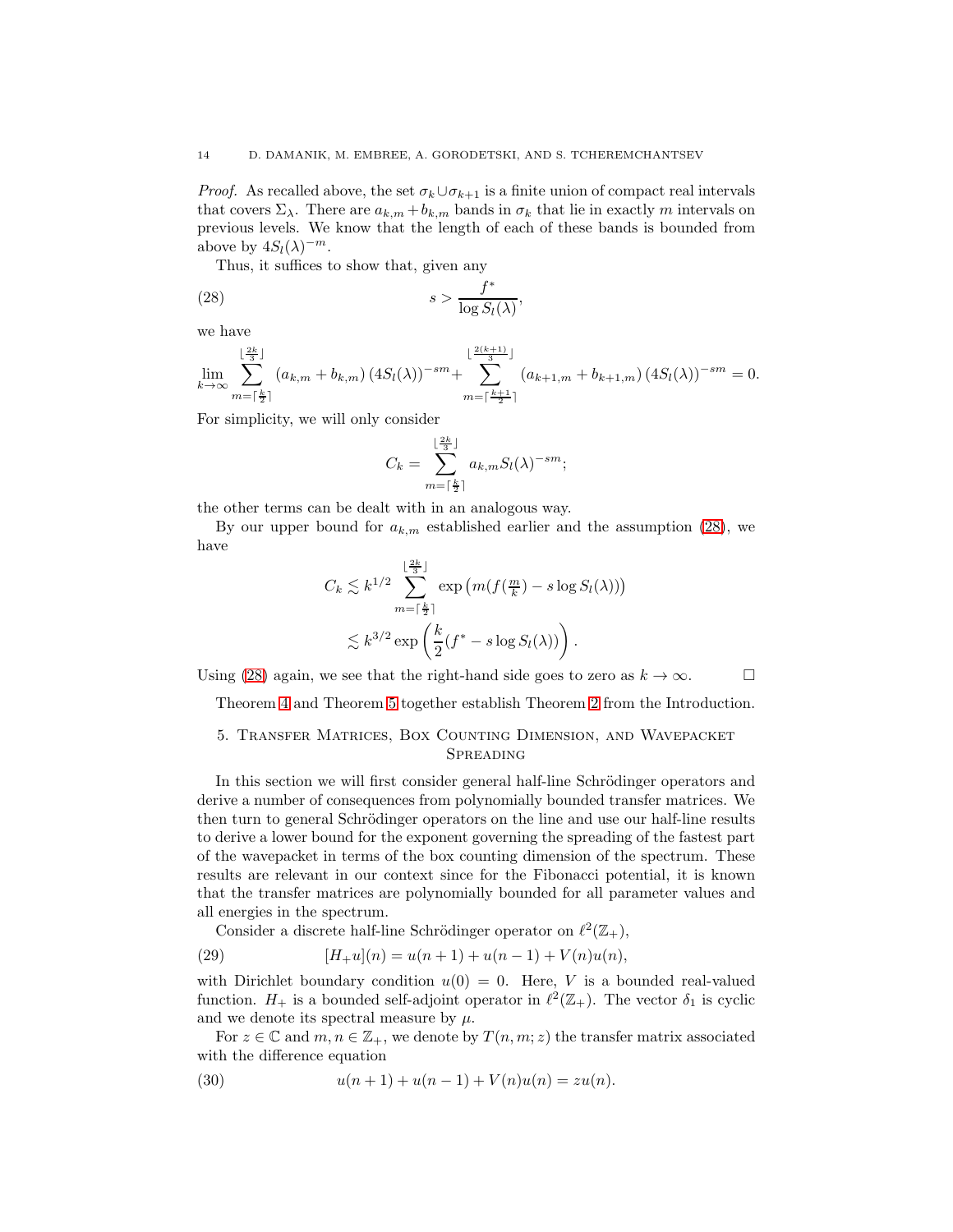That is,  $T(n, m; z)$  is the unique unimodular  $2 \times 2$  matrix for which we have

$$
\begin{pmatrix} u(n+1) \\ u(n) \end{pmatrix} = T(n,m;z) \begin{pmatrix} u(m+1) \\ u(m) \end{pmatrix}
$$

for every solution of [\(30\)](#page-13-2).

To study the spreading of a wavepacket with initial state  $\delta_1$  under the dynamics generated by  $H$ , one usually considers for  $p > 0$ ,

$$
\langle |X|_{\delta_1}^p \rangle(T) = \frac{2}{T} \int_0^\infty e^{-2t/T} \sum_{n \in \mathbb{Z}_+} n^p |\langle e^{-itH_+} \delta_1, \delta_n \rangle|^2 dt.
$$

One is interested in the power-law growth of this quantity and therefore studies the lower transport exponent

$$
\beta_{\delta_1}^-(p) = \liminf_{T \to \infty} \frac{\log \langle |X|_{\delta_1}^p \rangle(T)}{p \log T}
$$

and the upper transport exponent

$$
\beta^+_{\delta_1}(p) = \limsup_{T \to \infty} \frac{\log \langle |X|^p_{\delta_1} \rangle(T)}{p \, \log T}.
$$

Both functions  $\beta_{\delta_1}^{\pm}(p)$  are nondecreasing in p and hence the following limits exist:

$$
\alpha_u^{\pm} = \lim_{p \to \infty} \beta_{\delta_1}^{\pm}(p).
$$

Alternatively (see [\[15,](#page-21-11) Theorem 4.1]), we also have  $\alpha_u^{\pm} = \sup \{ \alpha \geq 0 : S^{\pm}(\alpha) < \infty \},\$ where

$$
S^{-}(\alpha) = -\liminf_{T \to \infty} \frac{\log P_{+}(T^{\alpha} - 2, T)}{\log T}
$$

$$
S^{+}(\alpha) = -\limsup_{T \to \infty} \frac{\log P_{+}(T^{\alpha} - 2, T)}{\log T}
$$

and

$$
P_+(N,T) = \sum_{n>N} \frac{2}{T} \int_0^\infty e^{-2t/T} |\langle e^{-itH_+} \delta_1, \delta_n \rangle|^2 dt.
$$

The following result derives several consequences from the fact that the transfer matrices are polynomially bounded for energies from some subset of the real line. We denote by  $\mu$  the spectral measure associated with the vector  $\delta_1$ .

<span id="page-14-3"></span>**Theorem 6.** Consider a half-line Schrödinger operator  $H_+$  with bounded potential as above. Let  $A \subset [-B, B], B > 0$ , and assume that there exist positive constants  $C, \alpha$  such that for every  $E \in A$  and every  $N \geq 1$ ,

<span id="page-14-2"></span>(31) 
$$
||T(n,m;E)|| \leq CN^{\alpha} \text{ for all } m,n \in [1,N].
$$

(a) For every  $\sigma > 0$ , there exists  $\varepsilon_0(\sigma) > 0$  such that

<span id="page-14-0"></span>(32) 
$$
\mu([E-\varepsilon, E+\varepsilon]) \geq D\varepsilon^{L}
$$

for  $\varepsilon \in (0, \varepsilon_0)$  and  $E \in A$ . Here,  $L = (1 + \sigma)(1 + 3\alpha)$  and D depends only on  $\sigma$ . (b) For any  $p > 0$ , we have that

<span id="page-14-1"></span>(33) 
$$
\beta_{\delta_1}^{\pm}(p) \ge \left(1 + \frac{1}{p}\right) \dim_B^{\pm}(A) - \frac{1 + 3\alpha}{p}.
$$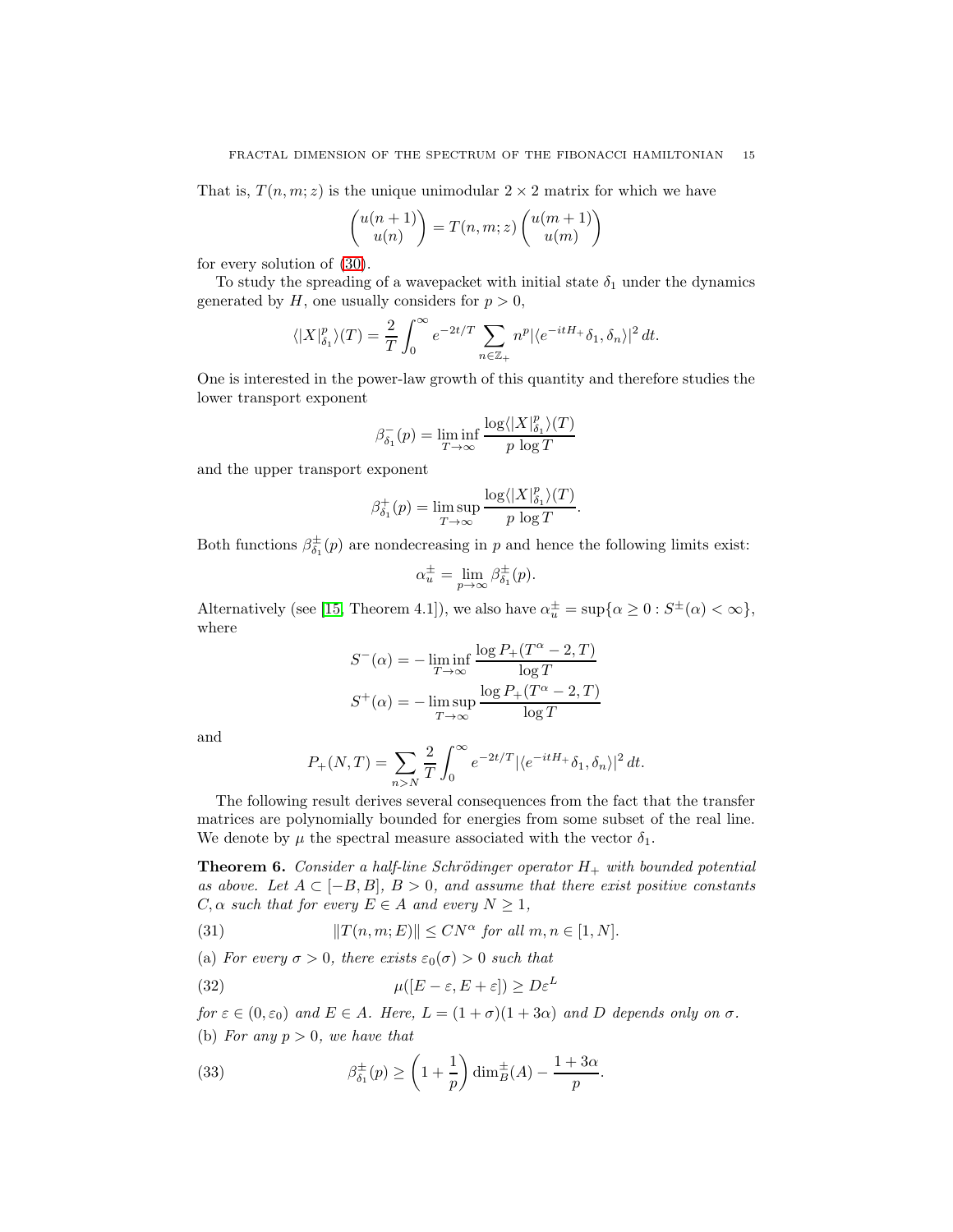In particular,

<span id="page-15-4"></span>(34) 
$$
\alpha_u^{\pm} \ge \dim_B^{\pm}(A).
$$

Proof. It was shown by Germinet, Kiselev and Tcheremchantsev [\[15,](#page-21-11) Proposition 2.1] that for any  $M > 0$ ,

<span id="page-15-0"></span>(35) 
$$
\mu([E-\varepsilon,E+\varepsilon]) \geq C_1 \int_{E-\varepsilon/2}^{E+\varepsilon/2} ||T(N,0;x)||^{-2} dx - C_2 \varepsilon^M.
$$

Here  $\varepsilon \in (0,1)$ ,  $E \in [-B,B]$ ,  $N = \lfloor \varepsilon^{-1-\sigma} \rfloor$ ,  $\sigma > 0$ , and the constants  $C_1, C_2$ depend only on  $B, M, \sigma$ .

Let  $E \in A$ . To bound the integral in [\(35\)](#page-15-0) from below, we need an upper bound for  $||T(N, 1; x)||$  for x close to E. This can be accomplished using a perturbative argument of Simon; compare [\[11,](#page-21-12) Lemma 2.1]. Namely, if

$$
D(N,E)=\sup_{1\leq n,m\leq N}\|T(n,m;E)\|,
$$

then for any  $\delta \in \mathbb{C}$  and  $1 \leq n \leq N$  we have

$$
||T(n, 1; E + \delta)|| \le D(N, E) \exp(D(N, E)|n|\delta).
$$

By assumption,  $D(N, E) \leq C N^{\alpha}$  for  $E \in A$  and  $N \geq 1$ . Thus,

<span id="page-15-1"></span>
$$
||T(N,0;E+\delta)|| \le CN^{\alpha} \exp(CN^{1+\alpha}\delta),
$$

and for any  $\delta$  with  $|\delta| \leq \gamma = 1/2N^{-1-\alpha}$ , we get

(36) 
$$
||T(N, 1; E + \delta)|| \leq C'N^{\alpha}
$$

with a uniform constant.

Since  $N = \lfloor \varepsilon^{-1-\sigma} \rfloor$ ,  $\varepsilon \in (0,1)$ , we see that  $\gamma < \varepsilon/2$  for  $\varepsilon$  small enough and therefore  $[E - \gamma, E + \gamma] \subset [E - \varepsilon/2, E + \varepsilon/2]$ . Using [\(35\)](#page-15-0) and [\(36\)](#page-15-1), we find

$$
\mu([E - \varepsilon, E + \varepsilon]) \ge C_1 \int_{E - \gamma}^{E + \gamma} ||T(N, 0; x)||^{-2} dx - C_2 \varepsilon^M
$$
  

$$
\ge C_3 \gamma N^{-2\alpha} - C_2 \varepsilon^M
$$
  

$$
= C_4 N^{-1 - 3\alpha} - C_2 \varepsilon^M
$$
  

$$
= C_4 \varepsilon^{(1 + \sigma)(1 + 3\alpha)} - C_2 \varepsilon^M
$$

with appropriate constants. Taking  $M = (1 + \sigma)(1 + 3\alpha) + 1$ , we obtain [\(32\)](#page-14-0).

In order to prove the dynamical lower bound [\(33\)](#page-14-1), we will apply [\[37,](#page-22-4) Corollary 4.1]; see also [\[2\]](#page-21-18). In our notation, this result reads

(37) 
$$
\beta_{\delta_1}^{\pm}(p) \ge D_{\mu}^{\pm}(q), \ q \in \left(\frac{1}{1+p}, 1\right),
$$

where  $D_{\mu}(q)$ ,  $0 < q < 1$  are the generalized fractal dimensions of the spectral measure; compare [\[2,](#page-21-18) [3\]](#page-21-19). One of the equivalent ways of defining these dimensions is the following (cf. [\[37,](#page-22-4) Theorem 4.3]):

(38) 
$$
D_{\mu}^{+}(q) = \limsup_{\varepsilon \to 0} \frac{\log S_{\mu}(q, \varepsilon)}{(q-1)\log \varepsilon},
$$

and similarly for  $D_{\mu}^{-}(q)$  with lim sup replaced by lim inf, where

<span id="page-15-3"></span><span id="page-15-2"></span>
$$
S_{\mu}(q,\varepsilon) = \sum_{j\in\mathbb{Z}} (\mu([j\varepsilon, (j+1)\varepsilon))^q.
$$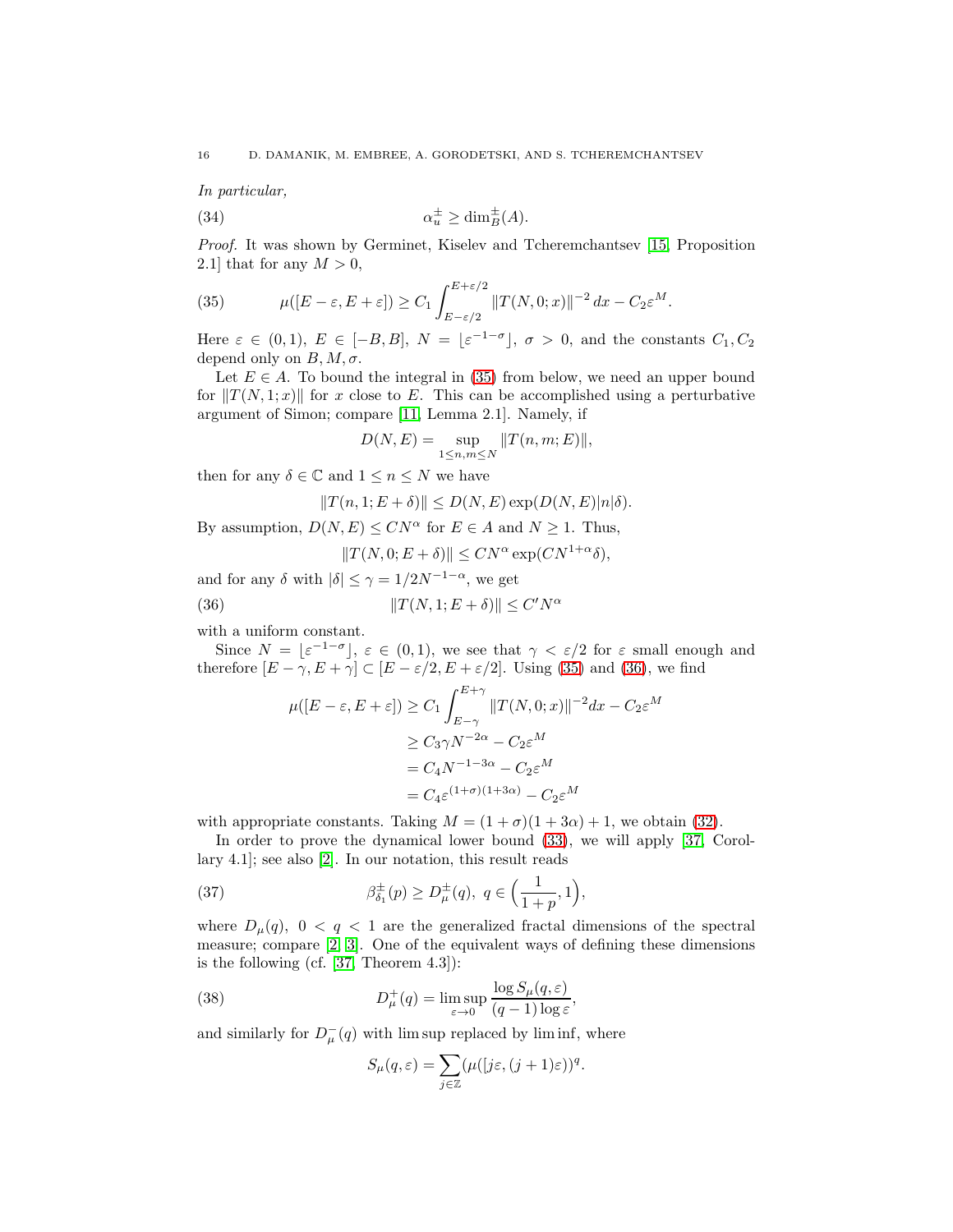To bound  $S_u(q,\varepsilon)$  from below, we can follow the proof of [\[37,](#page-22-4) Theorem 4.5]. Let  $I_j = [j\varepsilon, (j+1)\varepsilon)$ . Denote by  $J_A$  the set of  $j \in \mathbb{Z}$  for which  $I_j \cap A \neq \emptyset$ . Thus, for every  $j \in J_A$ , there exists  $E_j \in [j\varepsilon, (j+1)\varepsilon)$  such that  $E_j \in A$ . The bound [\(32\)](#page-14-0) implies for  $\varepsilon$  small enough,

$$
\mu(I_{j-1}) + \mu(I_j) + \mu(I_{j+1}) \ge \mu([E_j - \varepsilon, E_j + \varepsilon]) \ge D\varepsilon^L,
$$

for every  $j \in J_A$ , where  $L = (1 + \sigma)(1 + 3\alpha)$ . Thus,

$$
B \equiv \sum_{j \in \mathbb{Z}} \left( \mu(I_{j-1}) + \mu(I_j) + \mu(I_{j+1}) \right)^q \ge D^q \varepsilon^{qL} \sum_{j \in J_A} 1.
$$

On the other hand, since  $(a + b)^q \le a^q + b^q$ ,  $a, b > 0$ ,  $q \in (0, 1)$ , one has  $B \le a^q$  $3S_{\mu}(q,\varepsilon)$ . Therefore,

(39) 
$$
S_{\mu}(q,\varepsilon) \ge C(q)\varepsilon^{qL} \sum_{j\in J_A} 1 \equiv C(q)\varepsilon^{qL} N(\varepsilon)
$$

with

<span id="page-16-1"></span><span id="page-16-0"></span>
$$
N(\varepsilon)=\#\{j\in\mathbb{Z}~:~I_j\cap A\neq\emptyset\}.
$$

It follows from  $(38)$ – $(39)$  that

(40) 
$$
D^{\pm}_{\mu}(q) \ge \frac{\dim_{B}^{\pm}(A) - qL}{1 - q}, \quad q \in (0, 1).
$$

The bounds [\(37\)](#page-15-3) and [\(40\)](#page-16-1) imply, for any  $q \in (\frac{1}{1+p}, 1)$ ,

$$
\beta_{\delta_1}^{\pm}(p) \ge \frac{\dim_B^{\pm}(A) - qL}{1 - q}.
$$

Since this holds for  $L = (1+\sigma)(1+3\alpha)$  with any  $\sigma > 0$ , letting  $\sigma \to 0$  and  $q \to \frac{1}{1+p}$ , we obtain [\(33\)](#page-14-1).

Since

$$
\alpha_u^{\pm} = \lim_{p \to +\infty} \beta_{\delta_1}^{\pm}(p),
$$

the estimate [\(34\)](#page-15-4) follows.  $\Box$ 

Remark. One can improve the bounds [\(32\)](#page-14-0), [\(33\)](#page-14-1) if one has a nontrivial (i.e., better than ballistic) upper bound on  $\alpha_u^+$ . In this case [\[38\]](#page-22-5), [\(35\)](#page-15-0) holds with  $N = \lfloor \varepsilon^{-\rho} \rfloor$ , where  $\rho = \alpha_u^+ + \sigma$ ,  $\sigma > 0$ . Thus, [\(32\)](#page-14-0) holds with a smaller value of L.

Let us now turn to the whole-line case and prove a result analogous to  $(34)$ . Consider the operator H acting on  $\ell^2(\mathbb{Z})$  as

$$
[Hu](n) = u(n+1) + u(n-1) + V(n)u(n)
$$

with bounded  $V : \mathbb{Z} \to \mathbb{R}$ , and choose K so that  $\sigma(H) \subset [-K+1, K-1]$ . The transfer matrices  $T(n, m; z)$  are defined in an analogous way.

For  $N \geq 1$ , recall that the time-averaged right outside probabilities are given by

<span id="page-16-2"></span>
$$
P_r(N,T) = \frac{2}{T} \int_0^\infty e^{-\frac{2t}{T}} \sum_{n>N} \left| \left\langle e^{-itH} \delta_1, \delta_n \right\rangle \right|^2 dt.
$$

It was proved in [\[13\]](#page-21-15) that

(41) 
$$
CT^{-3}I_r(N,T) \le P_r(N,T) \le Ce^{-cN} + CT^3I_r(N,T),
$$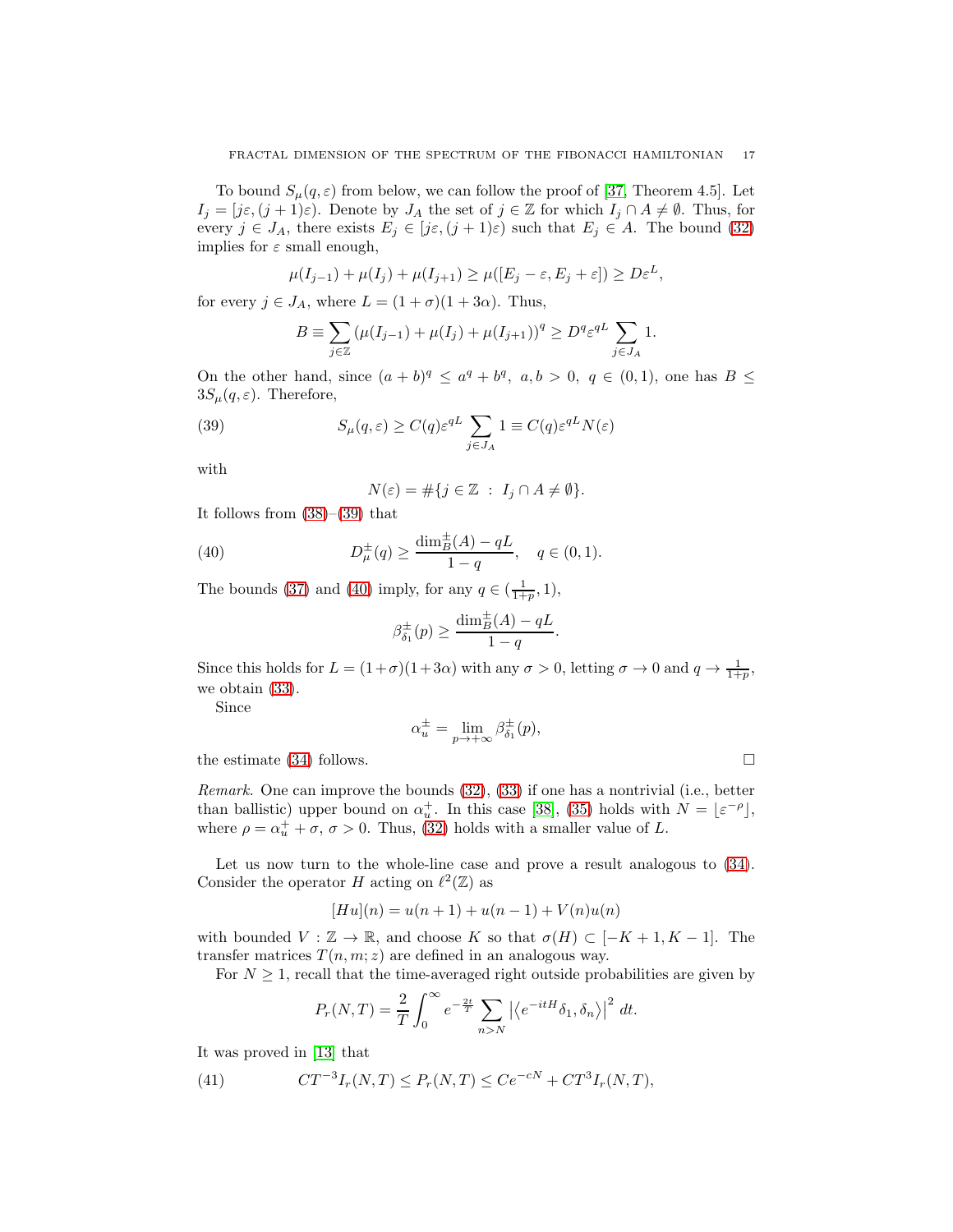where

$$
I_r(N,T) = \int_{-K}^{K} ||T(N,1;E + \frac{i}{T})||^{-2} dE.
$$

Although not stated explicitly, this result from [\[13\]](#page-21-15) can be extended easily to the half-line case [\(29\)](#page-13-3). Thus, for the time-averaged outside probabilities  $P_+(N,T)$ , we have

(42) 
$$
CT^{-3}I_{+}(N,T) \le P_{+}(N,T) \le Ce^{-cN} + CT^{3}I_{+}(N,T),
$$

where

<span id="page-17-0"></span>
$$
I_{+}(N,T) = \int_{-K}^{K} ||T(N,1;E + \frac{i}{T})||^{-2} dE.
$$

**Corollary 2.** Suppose that  $H$  is a discrete Schrödinger operator on the line with bounded potential. Assume  $A \subset [-B, B] \subset \mathbb{R}$  is such that for  $E \in A$  and  $N \geq 1$ ,

(43)  $||T(n, m; E)|| \le CN^{\alpha}$  for all  $m, n \in [1, N]$ 

with uniform constants  $C, \alpha$ . Then, for the initial state  $\delta_1$ , we have that

$$
\alpha_u^{\pm} \ge \dim_B^{\pm}(A).
$$

*Proof.* Let  $H_+$  be the half-line operator of the form [\(29\)](#page-13-3) with potential  $V_+$  given by  $V_+(n) = V(n)$  for  $n \geq 1$ . The transfer matrices are the same for both operators since they are defined locally, and thus we have  $I_r(N,T) = I_+(N,T)$ . The condition [\(31\)](#page-14-2) holds for the operator  $H_+$  and Theorem [6](#page-14-3) therefore yields

<span id="page-17-1"></span>
$$
\alpha_{u,+}^{\pm} \ge \dim_B^{\pm}(A)
$$

for the corresponding dynamics.

Let us assume that  $\dim_B^-(A) > 0$  (if  $\dim_B^-(A) = 0$ , the result is trivially true) and show that  $\alpha^-_u \ge \dim_B^-(A)$ . Take any  $\alpha$  with  $0 < \alpha < \dim_B^-(A) \le \alpha^-_{u,+}$ . Due to the definition of  $\alpha_{u,+}^{\pm}$ , we have that

(44) 
$$
P_{+}(T^{\alpha}-2,T) \geq T^{-M}
$$

with some finite  $M > 0$  for T sufficiently large. Since  $I_r(N,T) = I_+(N,T)$ , it follows from [\(41\)](#page-16-2) and [\(42\)](#page-17-0) that

$$
P_r(N,T) \geq CT^{-3}I_+(N,T) \geq CT^{-6} \left( P_+(N,T) - Ce^{-cN} \right).
$$

It follows from  $(44)$  that for T sufficiently large,

$$
P_r(T^{\alpha}-2,T) \geq CT^{-M-6}.
$$

Consequently, for the full time-averaged outside probabilities, we find

$$
P(T^{\alpha} - 2, T) = \frac{2}{T} \int_0^{\infty} e^{-\frac{2t}{T}} \sum_{|n| > T^{\alpha}} \left| \left\langle e^{-itH} \delta_1, \delta_n \right\rangle \right|^2 dt
$$
  

$$
\geq CT^{-M-6}.
$$

It now follows directly from the definition of  $\alpha_u$  that  $\alpha_u \geq \alpha$ . Since this holds for every  $\alpha < \dim_B^-(A)$ , the result follows. For  $\alpha_u^+$ , the proof is the completely analogous. (The bound  $(44)$  then holds for some sequence of times.)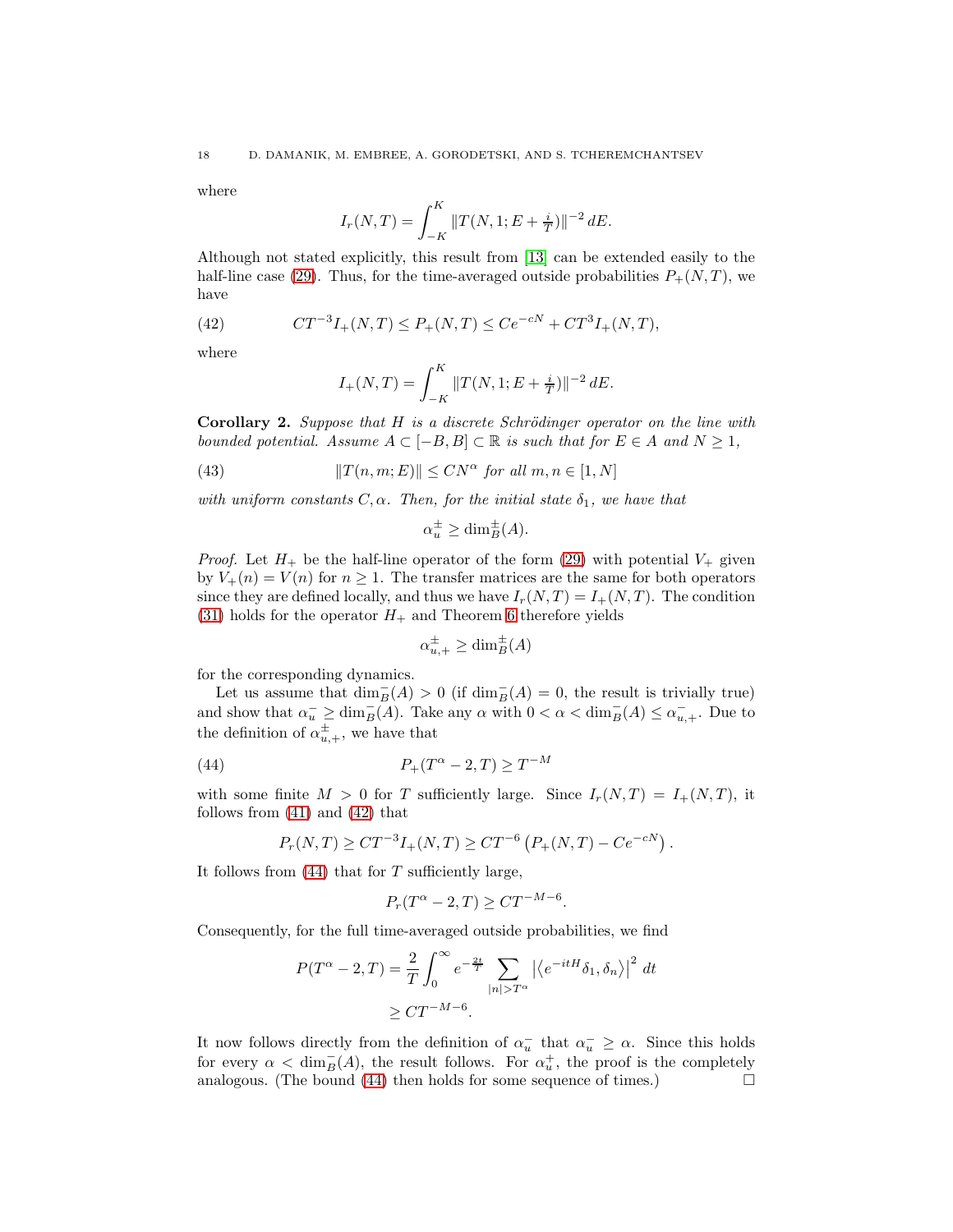Remarks. (a) One can prove a similar result under the condition

$$
||T(n,m;E)||\leq CN^{\alpha}\text{ for all }m,n\in[-N,-1],
$$

where  $E \in A$ ,  $N \geq 1$ .

(b) This establishes Theorem [3](#page-5-2) as stated in the Introduction since it has been shown that in the Fibonacci case, the transfer matrices are polynomially bounded for all energies in the spectrum with uniform constants  $C, \alpha$ . See Iochum-Testard [\[18\]](#page-21-20) for the case  $\theta = 0$  and Damanik-Lenz [\[10\]](#page-21-14) for the case of general  $\theta$ .

Appendix A. The Hyperbolicity of the Trace Map at Large Coupling and Some of its Consequences

A.1. Description of the Trace Map. The main tool that we are using here is the trace map. It was originally introduced in [\[20,](#page-21-21) [23\]](#page-21-22); see also [\[34\]](#page-22-1) for proofs of the results described below. Let us recall that the numbers  $x_k = x_k(E, \lambda)$  introduced in Section [2](#page-6-0) satisfy the recursion relation

(45) 
$$
x_{k+1} = x_k x_{k-1} - x_{k-2},
$$

with initial conditions  $x_{-1} = 2$ ,  $x_0 = E$ ,  $x_1 = E - \lambda$ , and the invariance relation

(46) 
$$
x_{k+1}^2 + x_k^2 + x_{k-1}^2 - x_{k+1}x_kx_{k-1} = 4 + \lambda^2
$$

for every  $k \in \mathbb{Z}_+$ . Because of [\(45\)](#page-18-0), it is natural to consider the so-called trace map,

<span id="page-18-1"></span><span id="page-18-0"></span>
$$
T: \mathbb{R}^3 \to \mathbb{R}^3, T(x, y, z) = (xy - z, x, y).
$$

The sequence  $\{x_1, x_2, x_3, \ldots\}$  can be considered as the sequence of first coordinates of points in the trace map orbit having initial condition  $(x_1, x_0, x_{-1})$ .

By  $(46)$ , the following function is invariant under the action of T:

$$
I = x^2 + y^2 + z^2 - xyz - 4.
$$

In other words,  $T$  preserves the family of cubic surfaces

$$
\mathbb{S}_I = \{(x, y, z) \in \mathbb{R}^3 : x^2 + y^2 + z^2 - xyz - 4 = I\}.
$$

The surface  $\mathbb{S}_0$  is called the *Cayley cubic*. Denote by  $l_{\lambda}$  the line

$$
l_\lambda=\{(E-\lambda,E,2):E\in\mathbb{R}\}.
$$

It is easy to check that  $l_{\lambda} \subset \mathbb{S}_{\lambda^2}$ .

The following result, proved in [\[34\]](#page-22-1), characterizes the spectrum of the Fibonacci Hamiltonian in terms of trace map dynamics and therefore establishes an important and fruitful connection between spectral and dynamical issues in this context.

**Theorem 7.** The energy E belongs to the spectrum  $\Sigma_{\lambda}$  of the Fibonacci Hamiltonian if and only if the positive semiorbit of the point  $(E - \lambda, E, 2)$  under iterates of the trace map T is bounded.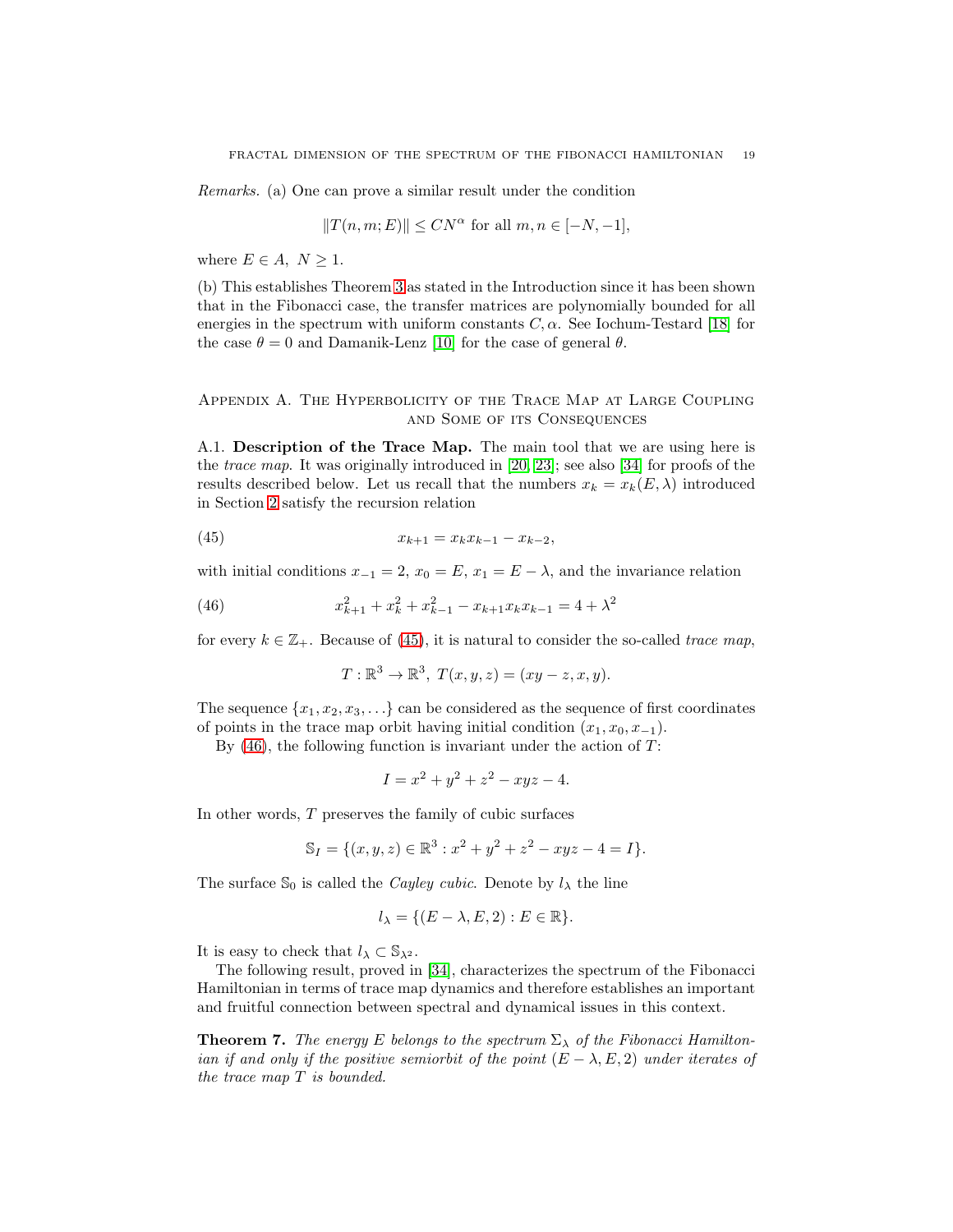A.2. Hyperbolicity of the Trace Map for Large  $\lambda$ . Denote by  $f_{\lambda}$  the restriction of the trace map to the invariant surface  $\mathbb{S}_{\lambda^2}$ . That is,  $f_{\lambda}: \mathbb{S}_{\lambda^2} \to \mathbb{S}_{\lambda^2}$  and  $f_{\lambda} = T |_{\mathbb{S}_{\lambda^2}}$ . Denote by  $\Omega_{\lambda}$  the set of points in  $\mathbb{S}_{\lambda^2}$  whose full orbits under  $f_{\lambda}$  are bounded.

Let us recall that an invariant set  $\Lambda$  of a diffeomorphism  $f : M \to M$  is locally *maximal* if there exists a neighborhood  $U(\Lambda)$  such that

$$
\Lambda = \bigcap_{n \in \mathbb{Z}} f^n(U).
$$

An invariant closed set  $\Lambda$  of a diffeomorphism  $f : M \to M$  is hyperbolic if there exists a splitting of the tangent space  $T_xM = E_x^s \oplus E_x^u$  at every point  $x \in \Lambda$ such that it is invariant under  $Df$ , and  $Df$  exponentially contracts vectors from the stable subspaces  $\{E_x^s\}$  and exponentially expands vectors from the unstable subspaces  ${E_x^u}.$ 

See [\[16\]](#page-21-23) for a detailed survey of hyperbolic dynamics and an extensive list of references.

Casadgli proved the following result [\[5\]](#page-21-24).

<span id="page-19-0"></span>**Theorem 8.** For every  $\lambda \ge 16$ , the set  $\Omega_{\lambda}$  is a locally maximal invariant hyperbolic set of  $f_{\lambda}: \mathbb{S}_{\lambda^2} \to \mathbb{S}_{\lambda^2}$ .

A.3. Some Properties of Locally Maximal Hyperbolic Invariant Sets of Surface Diffeomorphisms. Consider a locally maximal invariant transitive hyperbolic set  $\Lambda \subset M$ ,  $\dim M = 2$ , of a diffeomorphism  $f \in \text{Diff}^{r}(M)$ ,  $r \geq 1$ . We have  $\Lambda = \bigcap_{n \in \mathbb{Z}} f^n(U(\Lambda))$  for some neighborhood  $U(\Lambda)$ . Assume also that  $\dim E^u = \dim E^s = 1.$ 

Let us gather several results in this general context that we will eventually specialize to the case where  $\Lambda$  is given by  $\Omega_{\lambda}$  for  $f_{\lambda}: \mathbb{S}_{\lambda^2} \to \mathbb{S}_{\lambda^2}, \lambda \geq 16$ .

**I. Stability.** There is a neighborhood  $\mathcal{U} \subset \text{Diff}^1(M)$  of the map f such that for every  $g \in \mathcal{U}$ , the set  $\Lambda_g = \cap_{n \in \mathbb{Z}} g(U(\Lambda))$  is a locally maximal invariant hyperbolic set of g. Moreover, there is a homeomorphism  $h : \Lambda \to \Lambda_g$  that conjugates  $f|_{\Lambda}$  and  $g|_{\Lambda_g}$ , that is, the following diagram commutes:

$$
\begin{array}{ccc}\n\Lambda & \xrightarrow{f|\Lambda} & \Lambda \\
h & & \downarrow h \\
\Lambda_g & \xrightarrow{g|\Lambda_g} & \Lambda_g\n\end{array}
$$

II. Invariant Manifolds. For  $x \in \Lambda$  and small  $\varepsilon > 0$ , consider the local stable and unstable sets

$$
\begin{aligned} W^s_\varepsilon(x)&=\{w\in M: d(f^n(x),f^n(w))\leq \varepsilon\quad\text{for all}\ \ n\geq 0\},\\ W^u_\varepsilon(x)&=\{w\in M: d(f^n(x),f^n(w))\leq \varepsilon\ \ \text{for all}\ \ n\leq 0\}. \end{aligned}
$$

If  $\varepsilon > 0$  is small enough, then these are embedded C<sup>r</sup>-disks with  $T_x W^s_{\varepsilon}(x) = E^s_x$ and  $T_x W^u_{\varepsilon}(x) = E^u_x$ . Define the (global) stable and unstable sets as

$$
W^s(x) = \bigcup_{n \in \mathbb{Z}_+} f^{-n}(W^s_{\varepsilon}(x)), \quad W^u(x) = \bigcup_{n \in \mathbb{Z}_+} f^n(W^u_{\varepsilon}(x)).
$$

Define also

$$
W^{s}(\Lambda) = \bigcup_{x \in \Lambda} W^{s}(x) \quad \text{and} \quad W^{u}(\Lambda) = \bigcup_{x \in \Lambda} W^{u}(x).
$$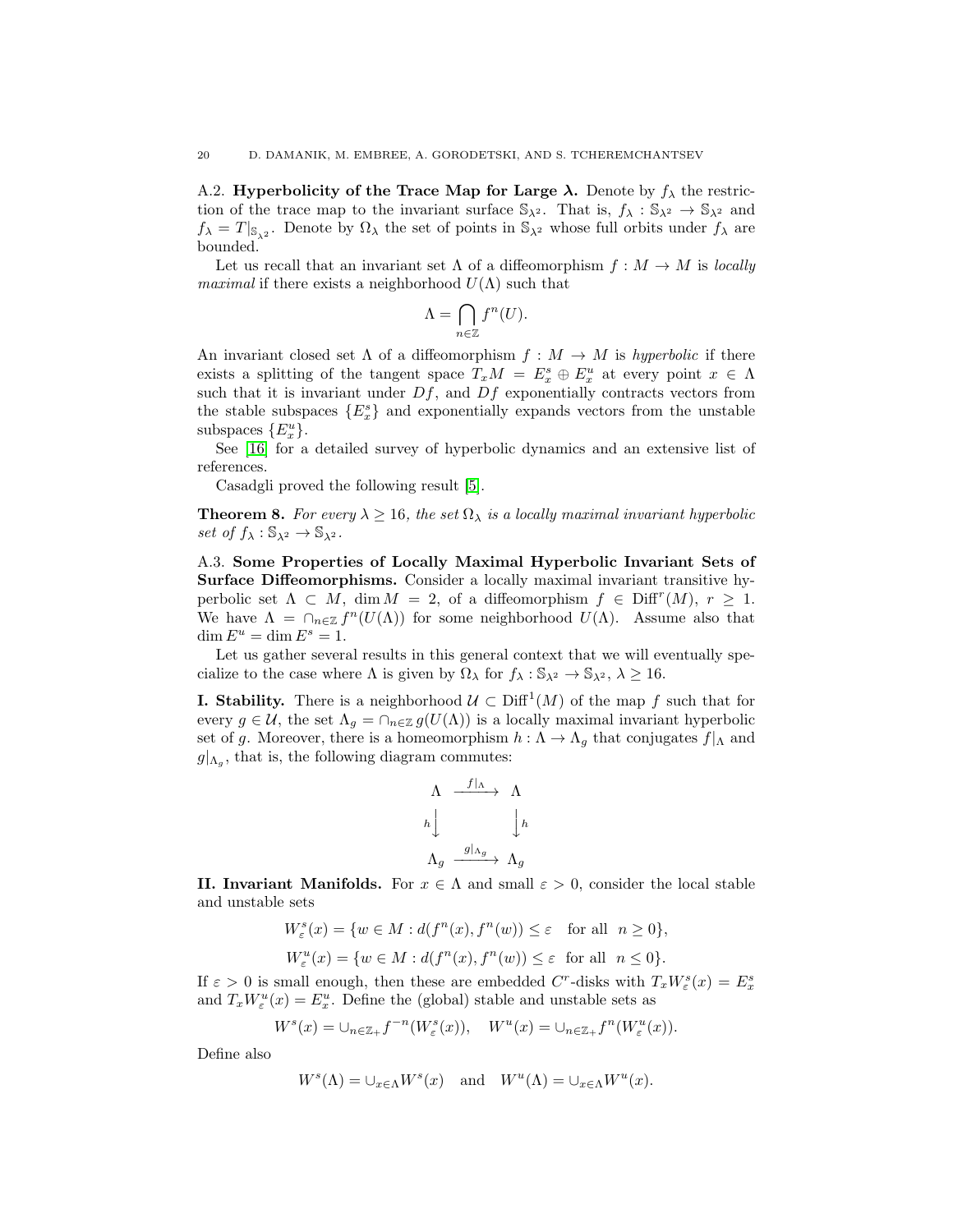**III.** Invariant Foliations. A stable foliation for  $\Lambda$  is a foliation  $\mathcal{F}^s$  of a neighborhood of  $\Lambda$  such that

- (a) for each  $x \in \Lambda$ ,  $\mathcal{F}(x)$ , the leaf containing x, is tangent to  $E_x^s$ ;
- (b) for each  $x \in \Lambda$ , sufficiently near  $\Lambda$ ,  $f(\mathcal{F}^s(x)) \subset \mathcal{F}^s(f(x))$ .

An unstable foliation  $\mathcal{F}^u$  can be defined in a similar way.

For a locally maximal hyperbolic set  $\Lambda \subset M$  of a  $C^1$ -diffeomorphism  $f : M \to M$ ,  $\dim M = 2$ , stable and unstable  $C^0$  foliations with  $C^1$ -leaves can be constructed [\[26\]](#page-22-6). In the case of  $C^2$ -diffeomorphisms,  $C^1$  invariant foliations exist (see [\[30\]](#page-22-7), Theorem 8 in Appendix 1).

IV. Local Hausdorff Dimension and Box Counting Dimension. Consider, for  $x \in \Lambda$  and small  $\varepsilon > 0$ , the set  $W^u_{\varepsilon}(x) \cap \Lambda$ . The Hausdorff dimension of this set does not depend on  $x \in \Lambda$  and  $\varepsilon > 0$ , and coincides with its box counting dimension (see [\[28,](#page-22-8) [36\]](#page-22-9)):

$$
\dim_H W^u_{\varepsilon}(x) \cap \Lambda = \dim_B W^u_{\varepsilon}(x) \cap \Lambda.
$$

In a similar way,

$$
\dim_H W^s_{\varepsilon}(x) \cap \Lambda = \dim_B W^s_{\varepsilon}(x) \cap \Lambda.
$$

Denote  $h^s = \dim_H W^s_{\varepsilon}(x) \cap \Lambda$  and  $h^u = \dim_H W^u_{\varepsilon}(x) \cap \Lambda$ . We will call  $h^s$  and  $h^u$ the *local stable* and *unstable Hausdorff dimensions* of  $\Lambda$ , respectively.

V. Global Hausdorff Dimension. Moreover, the Hausdorff dimension of  $\Lambda$  is equal to its box counting dimension and

$$
\dim_H \Lambda = \dim_B \Lambda = h^s + h^u;
$$

see [\[28,](#page-22-8) [31\]](#page-22-10).

VI. Continuity of the Hausdorff Dimension. The local Hausdorff dimensions  $h^{s}(\Lambda)$  and  $h^{u}(\Lambda)$  depend continuously on  $f: M \to M$  in the  $C^{1}$ -topology; see [\[28,](#page-22-8) [31\]](#page-22-10). Therefore,  $\dim_H \Lambda_f = \dim_B \Lambda_f = h^s(\Lambda_f) + h^u(\Lambda_f)$  also depends continuously on f in the C<sup>1</sup>-topology. Moreover, for  $r \geq 2$  and C<sup>r</sup>-diffeomorphisms  $f : M \to M$ , the Hausdorff dimension of a hyperbolic set  $\Lambda_f$  is a  $C^{r-1}$  function of f; see [\[26\]](#page-22-6).

Remark. For hyperbolic sets in dimension greater than two, most of these properties do not hold in general; see [\[32\]](#page-22-11) for more details.

A.4. Implications for the Trace Map and the Spectrum. Due to Theorem [8,](#page-19-0) the properties I–VI can all be applied to the hyperbolic set  $\Omega_{\lambda}$  of the trace map  $f_{\lambda}: \mathbb{S}_{\lambda^2} \to \mathbb{S}_{\lambda^2}$  for every  $\lambda \geq 16$ . One can extract the following statement from the material in [\[5,](#page-21-24) Section 2].

**Lemma 7.** For  $\lambda \ge 16$  and every  $x \in \Omega_{\lambda}$ , the stable manifold  $W^s(x)$  intersects the line  $l_{\lambda}$  transversally.

The existence of a  $C^1$ -foliation  $\mathcal{F}^s$  allows us to locally consider the set  $W^s(\Omega_\lambda)\cap l_\lambda$ as a  $C^1$ -image of a set  $W^u_{\varepsilon}(x) \cap \Omega_{\lambda}$ . Therefore, we obtain the following consequences for the spectrum of the Fibonacci Hamiltonian.

**Theorem 9.** For  $\lambda \geq 16$ , the following statements hold:

(a) The spectrum  $\Sigma_{\lambda}$  depends continuously on  $\lambda$  in the Hausdorff metric.

(b) We have  $\dim_H(\Sigma_\lambda) = \dim_B(\Sigma_\lambda)$ .

(c) For every small  $\varepsilon > 0$  and every  $E \in \Sigma_{\lambda}$ , we have

 $\dim_H ((E - \varepsilon, E + \varepsilon) \cap \Sigma_\lambda) = \dim_H (\Sigma_\lambda)$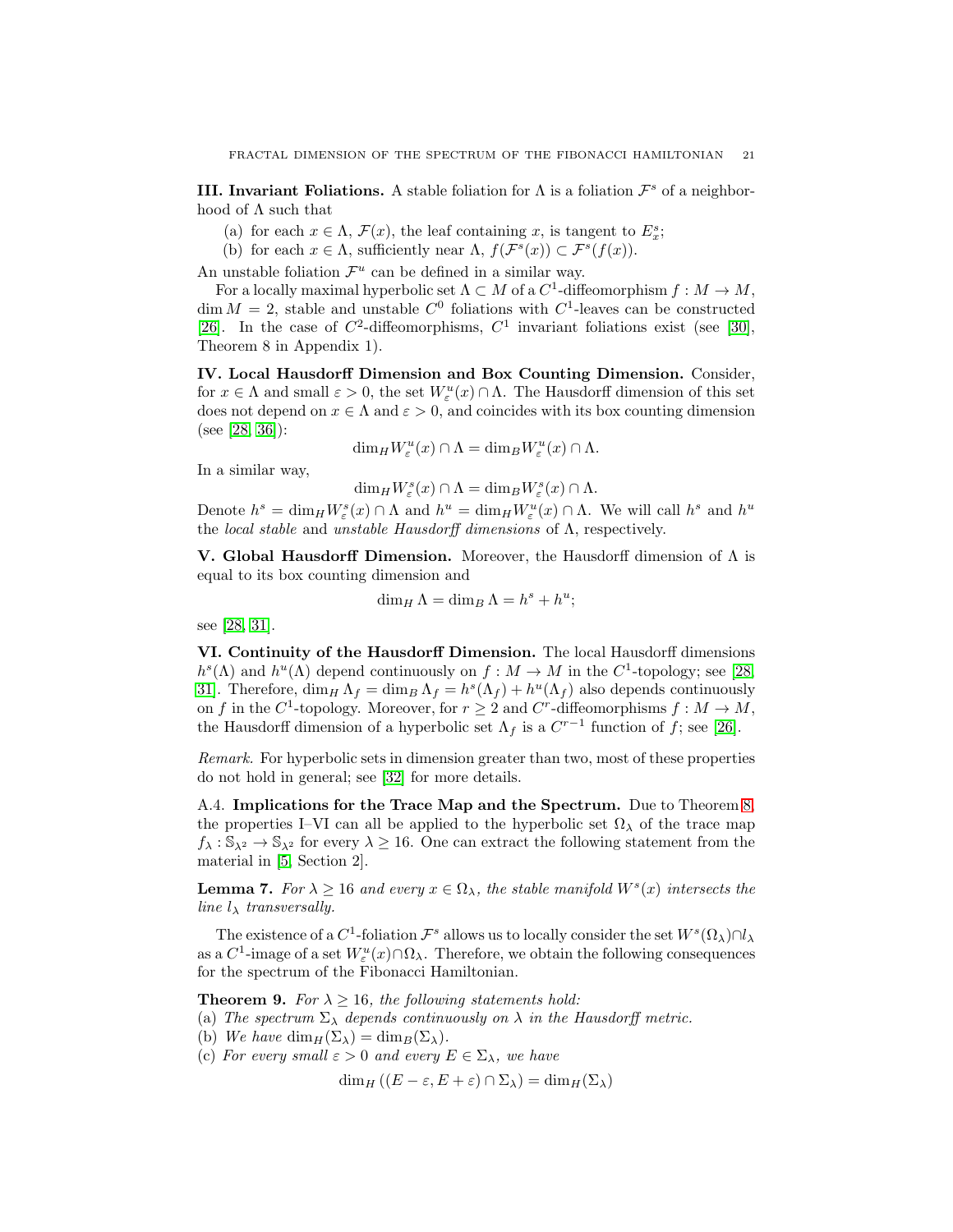and

## $\dim_B ((E - \varepsilon, E + \varepsilon) \cap \Sigma_\lambda) = \dim_B (\Sigma_\lambda).$

(d) The Hausdorff dimension  $\dim_H(\Sigma_\lambda)$  is a  $C^\infty$ -function of  $\lambda$ .

In particular, part (b) establishes Theorem [1](#page-2-0) as formulated in the Introduction.

#### **REFERENCES**

- <span id="page-21-17"></span>[1] M. Abramowitz and I. Stegun, *Handbook of Mathematical Functions with Formulas, Graphs, and Mathematical Tables*, Dover, New York, 1965
- <span id="page-21-18"></span>[2] J.-M. Barbaroux, F. Germinet, and S. Tcheremchantsev, Fractal dimensions and the phenomenon of intermittency in quantum dynamics, *Duke Math. J.* 110 (2001), 161–193
- <span id="page-21-19"></span>[3] J.-M. Barbaroux, F. Germinet, and S. Tcheremchantsev, Generalized fractal dimensions: equivalences and basic properties, *J. Math. Pures Appl.* 80 (2001), 977–1012
- <span id="page-21-1"></span>[4] J. Bellissard, B. Iochum, E. Scoppola, and D. Testard, Spectral properties of one-dimensional quasicrystals, *Commun. Math. Phys.* 125 (1989), 527–543
- <span id="page-21-24"></span>[5] M. Casdagli, Symbolic dynamics for the renormalization map of a quasiperiodic Schrödinger equation, *Commun. Math. Phys.* 107 (1986), 295–318
- <span id="page-21-6"></span>[6] D. Damanik, α-continuity properties of one-dimensional quasicrystals, *Commun. Math. Phys.* 192 (1998), 169–182
- <span id="page-21-0"></span>[7] D. Damanik, Strictly ergodic subshifts and associated operators, in *Spectral Theory and Mathematical Physics: A Festschrift in Honor of Barry Simon's 60th Birthday*, 505–538, Proceedings of Symposia in Pure Mathematics 74, American Mathematical Society, Providence, 2006
- <span id="page-21-7"></span>[8] D. Damanik, R. Killip, and D. Lenz, Uniform spectral properties of one-dimensional quasicrystals. III. α-continuity, *Commun. Math. Phys.* 212 (2000), 191–204
- <span id="page-21-4"></span>[9] D. Damanik and D. Lenz, Uniform spectral properties of one-dimensional quasicrystals. I. Absence of eigenvalues, *Commun. Math. Phys.* 207 (1999), 687–696
- <span id="page-21-14"></span>[10] D. Damanik and D. Lenz, Uniform spectral properties of one-dimensional quasicrystals. II. The Lyapunov exponent, *Lett. Math. Phys.* 50 (1999), 245–257
- <span id="page-21-12"></span>[11] D. Damanik and S. Tcheremchantsev, Power-Law bounds on transfer matrices and quantum dynamics in one dimension, *Commun. Math. Phys.* 236 (2003), 513–534
- <span id="page-21-13"></span>[12] D. Damanik and S. Tcheremchantsev, Scaling estimates for solutions and dynamical lower bounds on wavepacket spreading, *J. Anal. Math.* 97 (2005), 103–131
- <span id="page-21-15"></span>[13] D. Damanik and S. Tcheremchantsev, Upper bounds in quantum dynamics, *J. Amer. Math. Soc.* 20 (2007), 799–827
- <span id="page-21-16"></span><span id="page-21-11"></span>[14] D. Damanik and S. Tcheremchantsev, in preparation
- [15] F. Germinet, A. Kiselev, and S. Tcheremchantsev, Transfer matrices and transport for Schrödinger operators, *Ann. Inst. Fourier* (*Grenoble*), **54** (2004), 787-830
- <span id="page-21-23"></span>[16] B. Hasselblatt, Hyperbolic dynamical systems, in *Handbook of Dynamical Systems, Vol. 1A*, 239–319, North-Holland, Amsterdam, 2002
- <span id="page-21-2"></span>[17] A. Hof, O. Knill, and B. Simon, Singular continuous spectrum for palindromic Schrdinger operators, *Commun. Math. Phys.* 174 (1995), 149–159
- <span id="page-21-20"></span>[18] B. Iochum and D. Testard, Power law growth for the resistance in the Fibonacci model, *J. Stat. Phys.* 65 (1991), 715–723
- <span id="page-21-8"></span>[19] S. Jitomirskaya and Y. Last, Power law subordinacy and singular spectra. II. Line operators *Commun. Math. Phys.* 211 (2000), 643–658
- <span id="page-21-21"></span><span id="page-21-3"></span>[20] L. Kadanoff, Analysis of cycles for a volume preserving map, unpublished
- [21] M. Kaminaga, Absence of point spectrum for a class of discrete Schrödinger operators with quasiperiodic potential, *Forum Math.* 8 (1996), 63–69
- <span id="page-21-9"></span>[22] R. Killip, A. Kiselev, and Y. Last, Dynamical upper bounds on wavepacket spreading, *Amer. J. Math.* 125 (2003), 1165–1198
- <span id="page-21-22"></span>[23] M. Kohmoto, L. P. Kadanoff, and C. Tang, Localization problem in one dimension: Mapping and escape, *Phys. Rev. Lett.* 50 (1983), 1870–1872
- <span id="page-21-5"></span>[24] S. Kotani, Jacobi matrices with random potentials taking finitely many values, *Rev. Math. Phys.* 1 (1989), 129–133
- <span id="page-21-10"></span>[25] Q.-H. Liu and Z.-Y. Wen, Hausdorff dimension of spectrum of one-dimensional Schrödinger operator with Sturmian potentials, *Potential Anal.* 20 (2004), 33–59